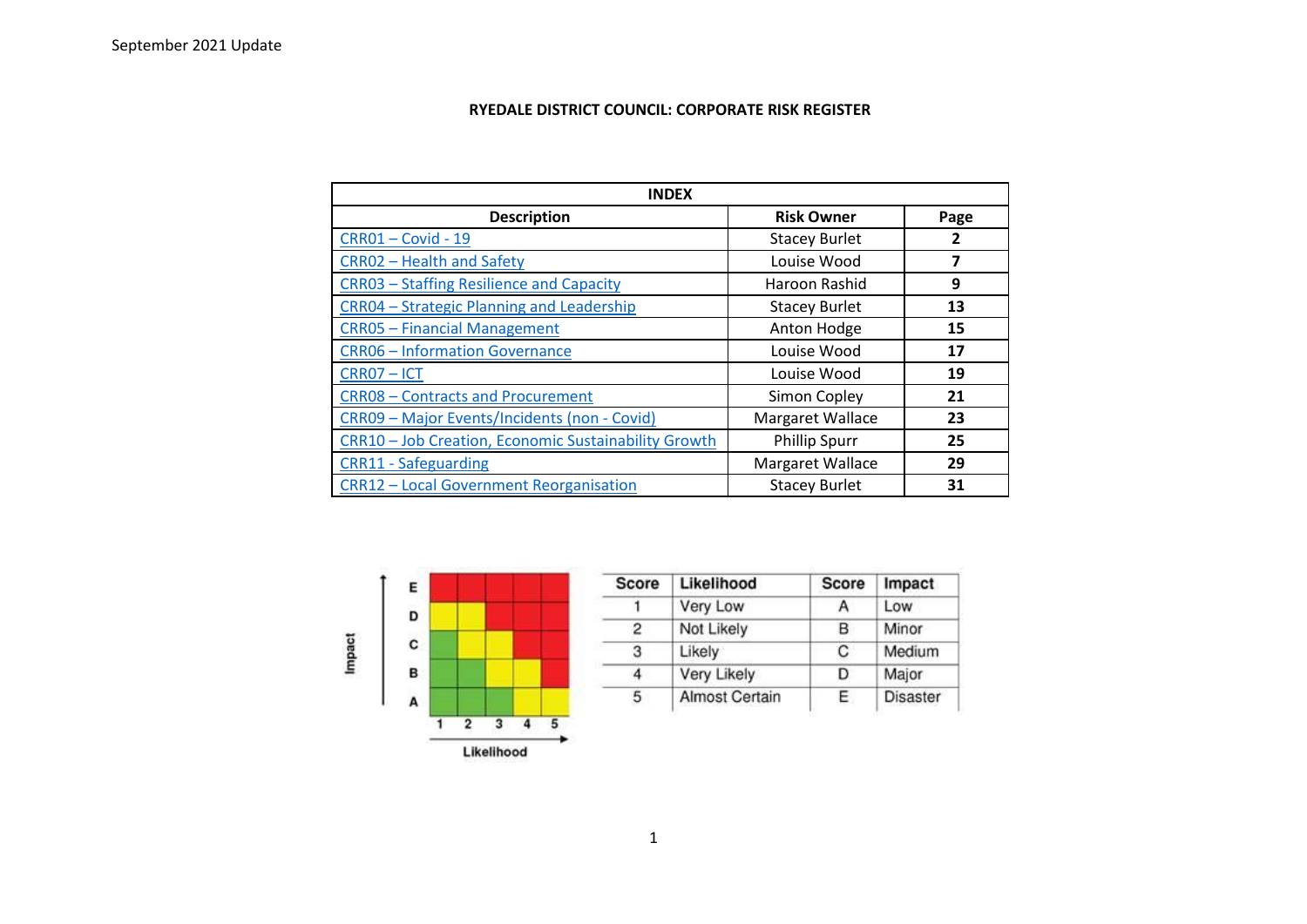<span id="page-1-0"></span>

| CRR01: Covid - 19                                          | <b>Risk Owner: Stacey Burlet</b>                                                                                      | Risk      |
|------------------------------------------------------------|-----------------------------------------------------------------------------------------------------------------------|-----------|
|                                                            |                                                                                                                       | Score     |
| Description                                                | Causes                                                                                                                | Original  |
| Failure to protect lives and livelihoods in Ryedale during | Spread of virus/mutations cannot fully be controlled                                                                  | <b>5E</b> |
| the response and recovery stages of the Covid -19          | Partnership response means that multiple bodies have overlapping                                                      |           |
| pandemic and to plan and deliver measures to ensure        | accountabilities and responsibilities                                                                                 |           |
| organisational resilience and staff support though the     | Legislation means that the district council has additional accountabilities and                                       |           |
| Covid/post-Covid recovery period.                          | responsibilities; frequently determined at short notice                                                               |           |
|                                                            | Fast paced and constantly changing policy environment necessitating the                                               |           |
|                                                            | development of immediate procedures / standardised policies and procedures                                            |           |
|                                                            | may not be fit for purpose                                                                                            |           |
|                                                            | Lack of understanding, buy in and consistency across the Council                                                      |           |
|                                                            | Inadequate recording                                                                                                  |           |
|                                                            | Lack of proactive actions                                                                                             |           |
|                                                            | Lack of adequate training                                                                                             |           |
|                                                            | Subcontractors and commissioned organisations fail / cannot fulfil agreed                                             |           |
|                                                            | obligations                                                                                                           |           |
|                                                            | Lack of /inadequate equipment                                                                                         |           |
|                                                            | Poverty and unemployment resulting from the impact of Covid - 19                                                      |           |
|                                                            | Economic recession arising from the consequences of Covid $-19$ with                                                  |           |
|                                                            | subsequent local business failures and job losses                                                                     |           |
|                                                            | Staff sickness and the ability to deliver critical services/ longer term objectives<br>as set out in the Council Plan |           |
|                                                            | Multiple staff isolation all at the same time impacting on resources and the                                          |           |
|                                                            | level of service delivery across all areas                                                                            |           |
|                                                            | Failure to recognise the scale of the Covid shock upon the operations of the                                          |           |
|                                                            | Council and its staff and respond accordingly, including short and long-term<br>impact                                |           |
|                                                            | Vulnerable residents not being able to access support                                                                 |           |
|                                                            | Lack of sustainability over the longer term across the voluntary and                                                  |           |
|                                                            | community sector                                                                                                      |           |
|                                                            | Failure to support Community Support Organisations and the wider voluntary                                            |           |
|                                                            | and community sector effectively                                                                                      |           |
|                                                            | Failure to secure sufficient Government funding to address key issues                                                 |           |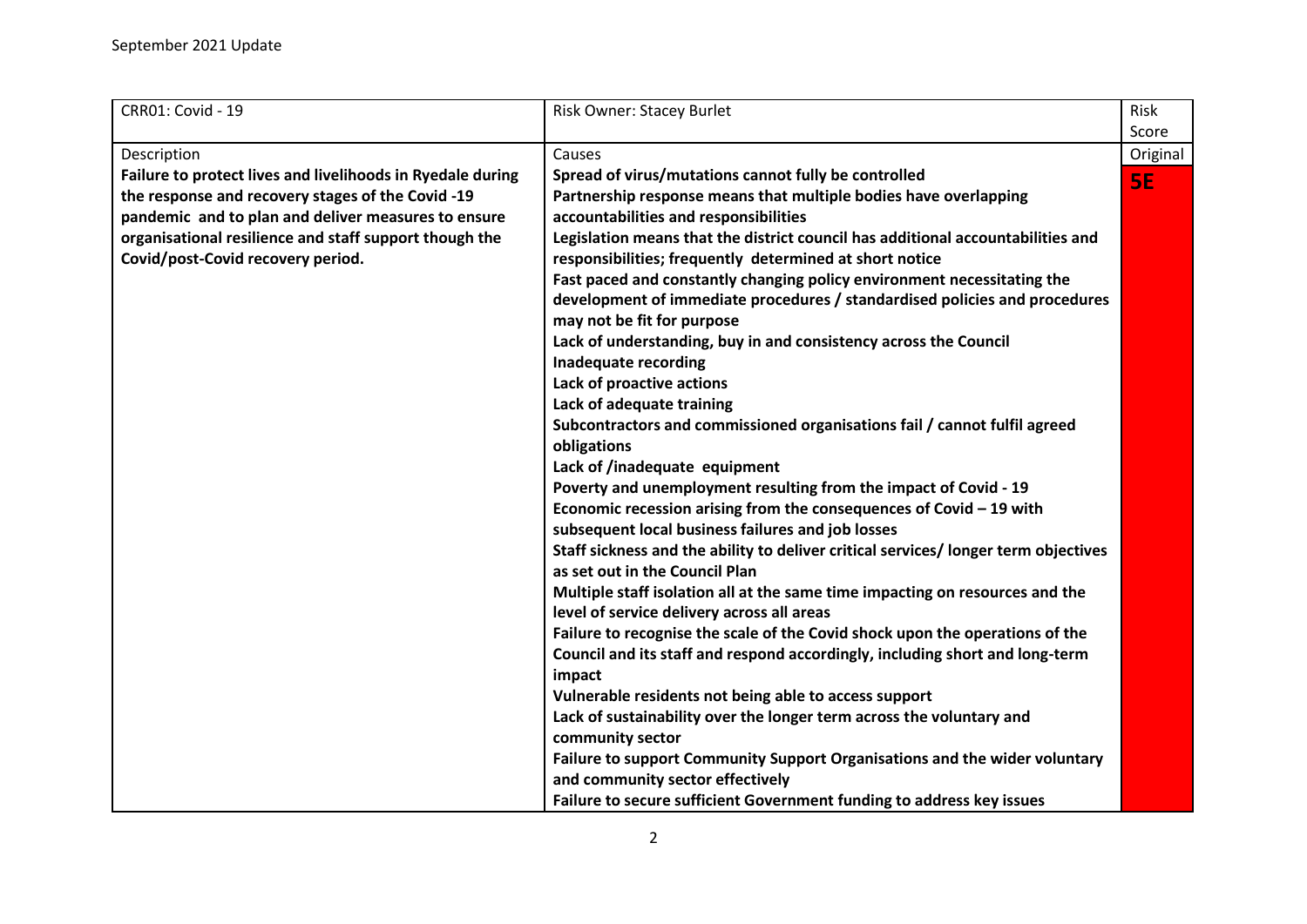| <b>CRR01: Covid - 19</b>                                                                                                               | Risk Owner: Stacey Burlet                                                                                                                                                                                       |                                                                                                                                                                                                                           |         |
|----------------------------------------------------------------------------------------------------------------------------------------|-----------------------------------------------------------------------------------------------------------------------------------------------------------------------------------------------------------------|---------------------------------------------------------------------------------------------------------------------------------------------------------------------------------------------------------------------------|---------|
|                                                                                                                                        | Lack of financial and staffing capacity deliver required actions<br>Ryedale<br>Lack of access to testing                                                                                                        | Lack of effective strategic planning to address response and recovery<br>Lack of effective engagement with partner agencies within and beyond                                                                             | Score   |
| Consequences                                                                                                                           | <b>Proactive Controls</b>                                                                                                                                                                                       | <b>Reactive Controls</b>                                                                                                                                                                                                  | Current |
| Rate and spread of Covid-19 mutations<br>increases locally<br>Increased deaths and/or long-term health<br>conditions                   | Full engagement with district, regional and<br>national partners to support COVID response<br>and recovery, including national Government<br>and funding agencies and multi-agency<br>locality focused activity | Additional control measures as identified<br>and put in place as required to ensure<br>COVID secure workplaces, service delivery<br>and to ensure that the Council's role in<br>protecting lives and livelihoods is fully | 3D      |
| Lack of test and trace capacity locally<br>including RDC's failure to support the<br>provision of effective processes                  | Advice, guidance and proactive support<br>provided to attractions, businesses and<br>communities by a range of Council services                                                                                 | acquitted<br>Daily scrutiny of data and intelligence to<br>determine any actions required                                                                                                                                 |         |
| Increased risk of and potential consequences<br>of local targeted interventions                                                        | Proactive engagement on mutual aid issues<br>Plans for response and recovery are in place                                                                                                                       | Facilitation of physical and virtual meetings<br>in accordance with virus prevalence                                                                                                                                      |         |
| Increased levels of poverty, job losses,<br>business failure and homelessness across the<br>district                                   | and operational.<br>RDC employee procedures and arrangements<br>are in place including personal and                                                                                                             | <b>Briefings and communications for Elected</b><br>Members, Strategic Management Board,<br>and all staff as needed                                                                                                        |         |
| Failure to plan for and deliver a strong post-<br><b>Covid recovery</b>                                                                | workplace based risk assessments; these are<br>revisited in line with changing Government<br>guidance                                                                                                           | Ongoing participation in district, regional<br>and national working groups, that are<br>coordinating immediate response (i.e. in                                                                                          |         |
| Failure to ensure that vulnerable people are<br>supported through and beyond the Covid<br>emergency<br>Decline in community resilience | Additional capacity sourced and<br>implemented where required (e.g. Planning<br>support)                                                                                                                        | relation to outbreak management) and<br>recovery<br>Ongoing activity to ensure that strategic<br>plans reflect emerging policy direction                                                                                  |         |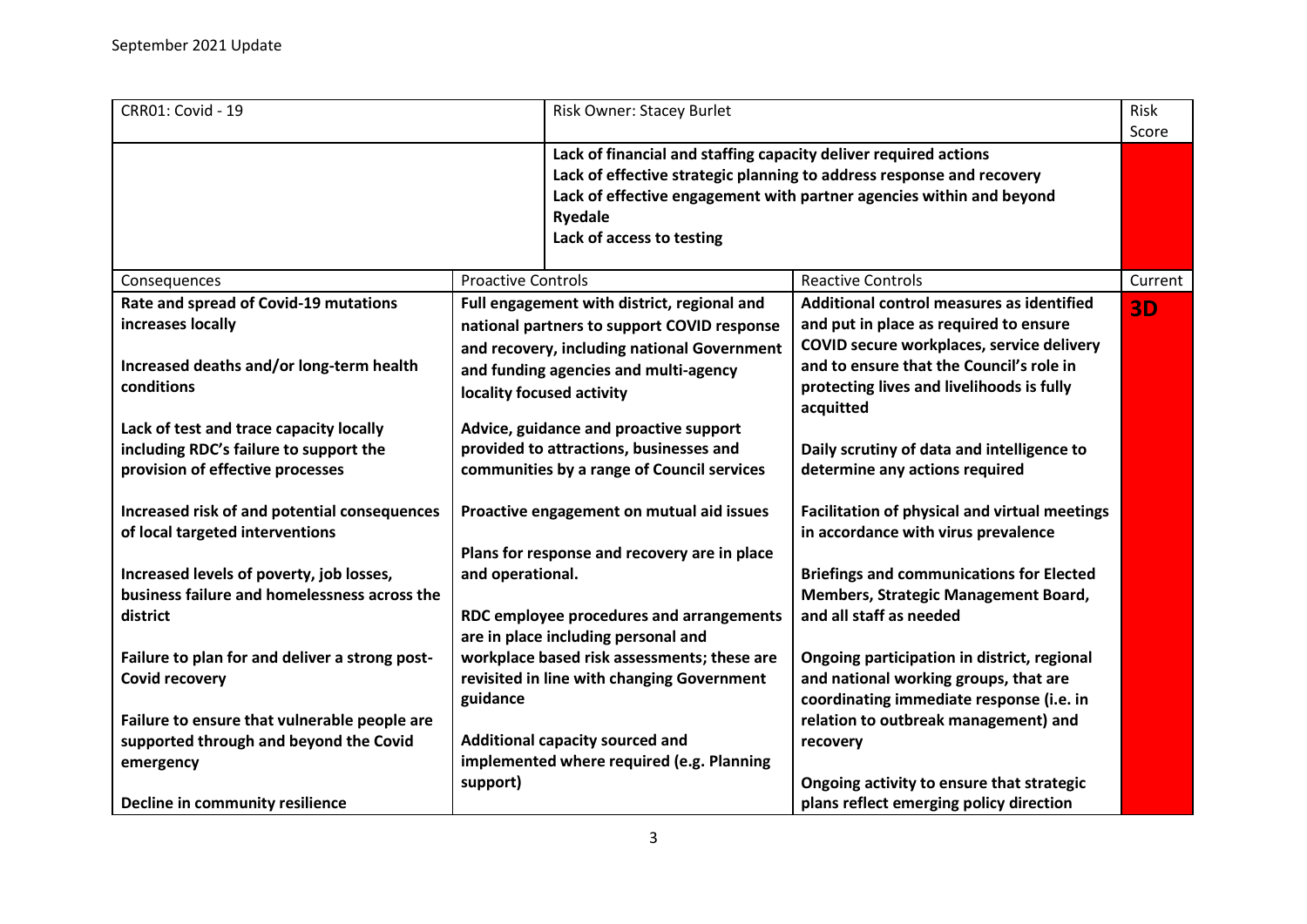| CRR01: Covid - 19                                                                                                                                                                                                                                                   |                | Risk Owner: Stacey Burlet                                                                                                                                                                                                        |                                                                                                             | <b>Risk</b><br>Score |
|---------------------------------------------------------------------------------------------------------------------------------------------------------------------------------------------------------------------------------------------------------------------|----------------|----------------------------------------------------------------------------------------------------------------------------------------------------------------------------------------------------------------------------------|-------------------------------------------------------------------------------------------------------------|----------------------|
| Decline in physical and mental health of                                                                                                                                                                                                                            |                | Workforce access to PPE and health assured                                                                                                                                                                                       |                                                                                                             |                      |
| residents                                                                                                                                                                                                                                                           | support        |                                                                                                                                                                                                                                  | Provision of budgets to ensure appropriate<br>resources are in place to deliver key                         |                      |
| Pressures resulting in reduced voluntary and<br>community sector sustainability                                                                                                                                                                                     |                | Weekly staff meetings with the CX,<br>supplemented by email and intranet based                                                                                                                                                   | services following Section 151 advice                                                                       |                      |
| <b>Potential for community tensions</b>                                                                                                                                                                                                                             | communications |                                                                                                                                                                                                                                  | Regular performance monitoring, with<br>mitigating actions taken                                            |                      |
|                                                                                                                                                                                                                                                                     |                | Additional support for the voluntary and                                                                                                                                                                                         |                                                                                                             |                      |
| Performance reduction / failures as a<br>consequence of increased demands on<br><b>Council services from customers and</b><br>businesses                                                                                                                            |                | community sector including the Community<br>Connect partnership support programme<br>Participation in regional and national                                                                                                      | Report on an ongoing basis to central<br><b>Government on Covid/post EU transition</b><br>community impacts |                      |
|                                                                                                                                                                                                                                                                     |                | partnerships to identify and support the                                                                                                                                                                                         | <b>Targeted interventions are being</b>                                                                     |                      |
| Failure to deliver key Council services /<br>longer term Council Plan objectives                                                                                                                                                                                    |                | district's most vulnerable residents                                                                                                                                                                                             | undertaken where required by<br><b>Environmental Health Officers</b>                                        |                      |
| Adverse social and health consequences for<br>staff leading to staff absence/reduced<br>productivity                                                                                                                                                                |                | <b>Finance tracker and MHCLG returns are</b><br>maintained to assess the financial impact of<br>Covid-19 mitigation. This is complemented<br>by proactive lobbying to ensure that the<br>maximum amount of Government funding is |                                                                                                             |                      |
| Reputational risks resulting in a loss of public<br>confidence in the Council                                                                                                                                                                                       | place          | secured and appropriate resources are in                                                                                                                                                                                         |                                                                                                             |                      |
| Breach of obligations relating to legislation<br>e.g. civil contingency, health and safety, data<br>protection, with the risk of claims,<br>prosecution and financial penalties for the<br>organisation and prosecution and personal<br>liability of officers (HSE) | demands        | <b>Update of Business Continuity Plans to take</b><br>into account of ongoing Covid/post-Covid                                                                                                                                   |                                                                                                             |                      |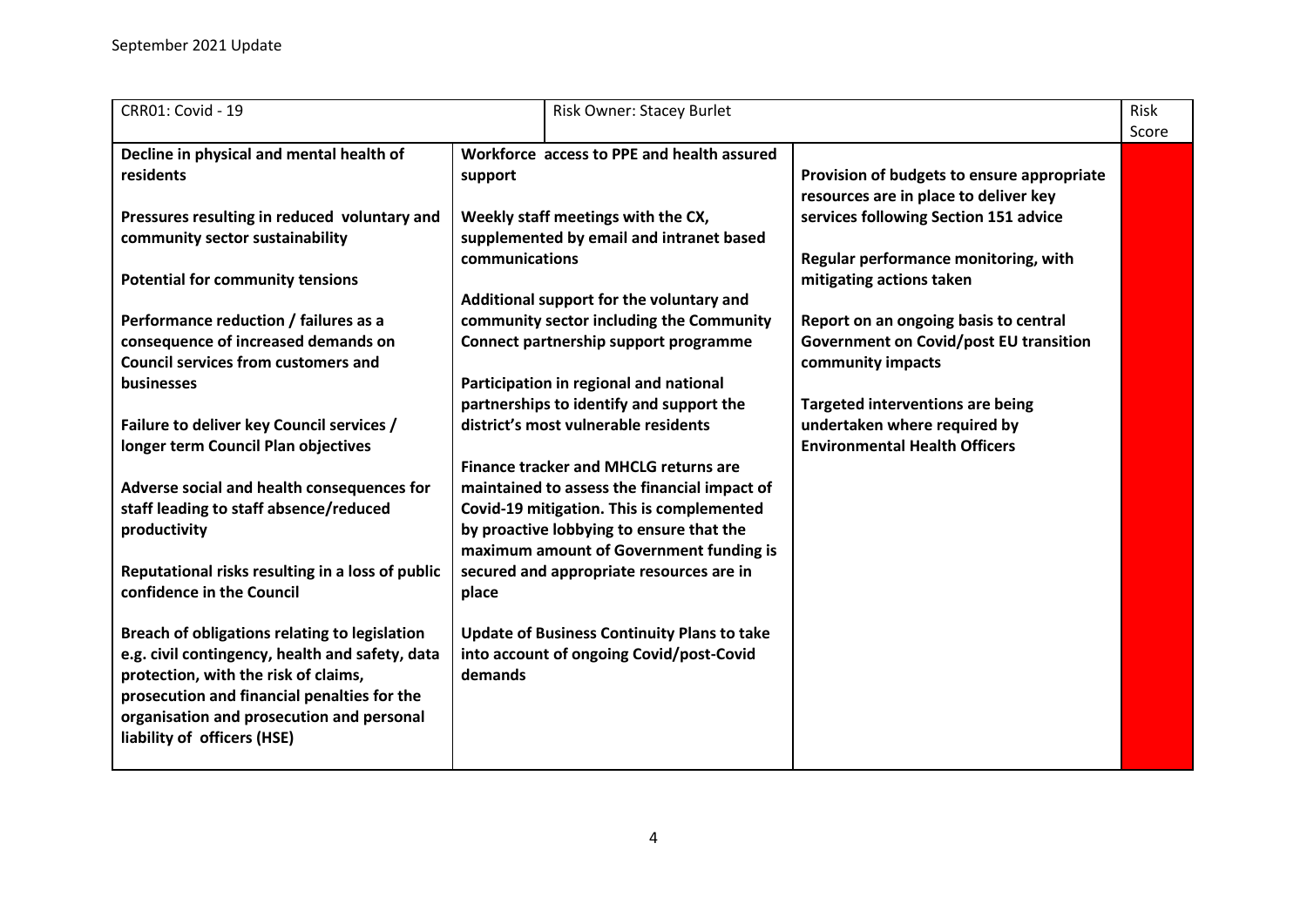| <b>CRR01: Covid - 19</b>                                                                                                                                                                                                                                                                                                                                           | Risk Owner: Stacey Burlet | <b>Risk</b><br>Score |
|--------------------------------------------------------------------------------------------------------------------------------------------------------------------------------------------------------------------------------------------------------------------------------------------------------------------------------------------------------------------|---------------------------|----------------------|
| Loss of revenue to the Council and use of<br>reserves to offset the financial consequences<br>of Covid -19                                                                                                                                                                                                                                                         |                           |                      |
| <b>Mitigating Actions</b>                                                                                                                                                                                                                                                                                                                                          |                           | Target               |
| Targeted interventions are being undertaken where required by Environmental Health Officers                                                                                                                                                                                                                                                                        |                           | 3C                   |
| Increased staffing capacity in stress / high volume areas - e.g. Planning                                                                                                                                                                                                                                                                                          |                           |                      |
| Proactive monitoring of staff and community contraction rates                                                                                                                                                                                                                                                                                                      |                           |                      |
| COVID - 19 actions are proactively and reactively addressed as required following guidance and, on occasions, instruction for Government<br>and the Director of Public Health.                                                                                                                                                                                     |                           |                      |
| Work with businesses, partner agencies, community support organisations and Government to ensure that funding is maximised, support is<br>in place and plans are delivered to support communities through post Covid/post-EU transition periods.                                                                                                                   |                           |                      |
| Continual delivery of effective communications for businesses/Ryedale residents                                                                                                                                                                                                                                                                                    |                           |                      |
| The Section 151 Officer is assessing the continuing impact of post-Covid recovery work as funding for Covid measures was only provided to<br>the end of September. Financial impacts may extend beyond this date, which may necessitate agreement for additional investment to cope<br>with increased service demands. Wherever possible, costs will be contained. |                           |                      |
| Increased investment in resources to support ongoing good staff mental and physical health and well-being; including continuing to ensure<br>that key messages/information on support for staff is publicised internally                                                                                                                                           |                           |                      |
| Ensure provision of appropriate PPE for staff and that appropriate home working facilities and support are in place                                                                                                                                                                                                                                                |                           |                      |
| Ensure staff resilience/appropriate resourcing in the event of concurrent incidents (eg. winter flooding)                                                                                                                                                                                                                                                          |                           |                      |
| Put in place appropriate plans to ensure health and safety in all Council premises for staff and visitors, including when office based working<br>at RDC facilities takes place                                                                                                                                                                                    |                           |                      |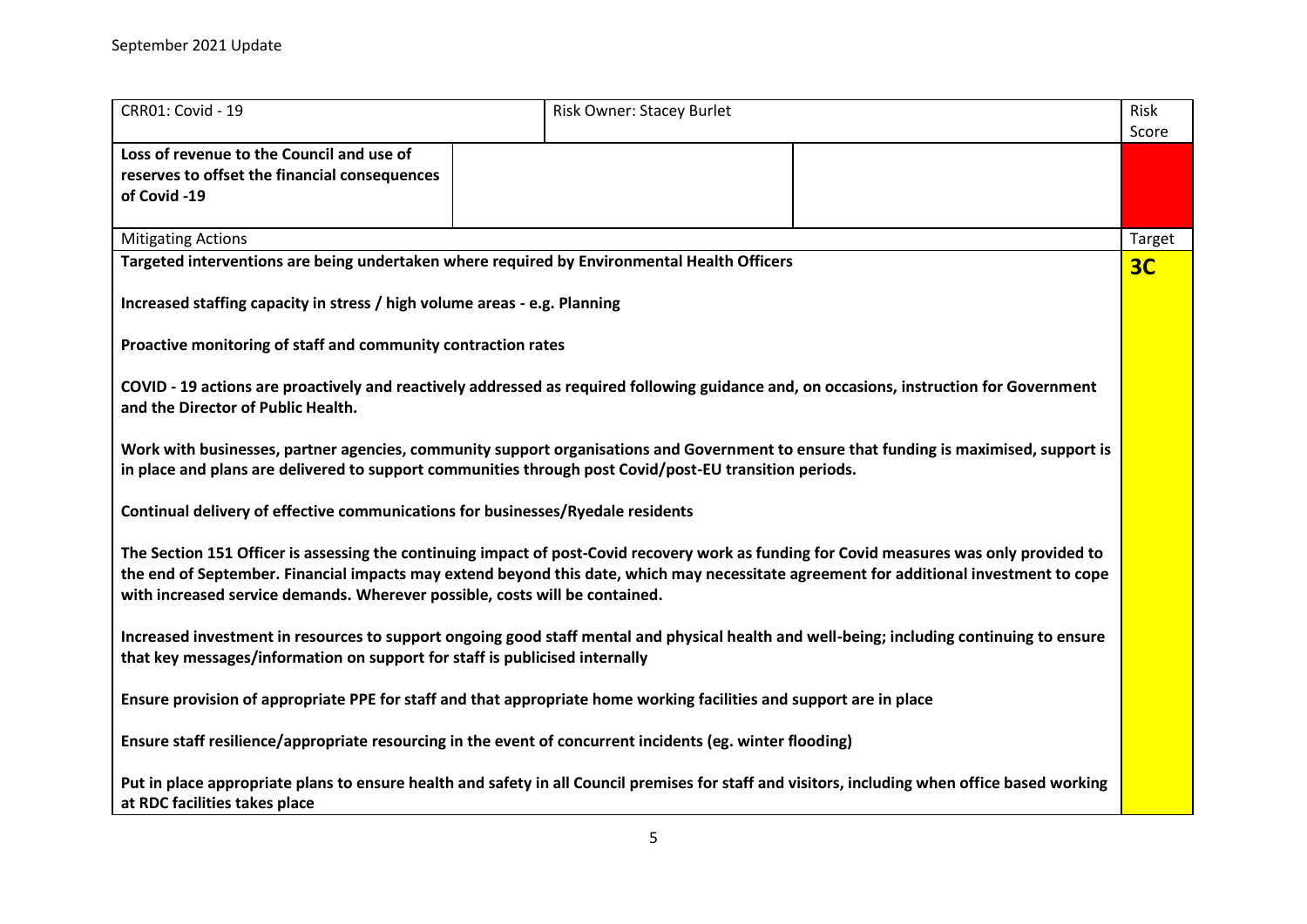<span id="page-5-0"></span>

| <b>CRR02: Health and Safety</b>                                                                           |                                                                                                                                  | Risk Owner: Louise Wood                                                                                                                                                                                                                                                                                                                                                                                            |                                         | Risk<br>Score         |
|-----------------------------------------------------------------------------------------------------------|----------------------------------------------------------------------------------------------------------------------------------|--------------------------------------------------------------------------------------------------------------------------------------------------------------------------------------------------------------------------------------------------------------------------------------------------------------------------------------------------------------------------------------------------------------------|-----------------------------------------|-----------------------|
| Description<br>Failure to comply with and embed health and safety<br>policy and procedures in the council |                                                                                                                                  | Causes<br>Policies and procedures outdated or not fit-for-purpose<br>Lack of understanding, buy in and consistency across the Council<br><b>Inadequate recording</b><br>Lack of proactive actions<br><b>Weak action planning</b><br>Lack of support capacity<br>Lack of adequate training<br>Subcontractors and commissioned organisations<br>Lack of /inadequate equipment<br>Public health incidents / pandemics |                                         | Original<br><b>SE</b> |
| Consequences                                                                                              | <b>Proactive Controls</b>                                                                                                        |                                                                                                                                                                                                                                                                                                                                                                                                                    | <b>Reactive Controls</b>                | Current               |
| Resulting in injuries, fatalities, claims                                                                 |                                                                                                                                  | <b>Health and safety policy</b>                                                                                                                                                                                                                                                                                                                                                                                    | <b>Accident reporting procedure</b>     | 3 <sub>C</sub>        |
| <b>Reputational damage</b>                                                                                |                                                                                                                                  | <b>Health and Safety Action Plan</b>                                                                                                                                                                                                                                                                                                                                                                               | Annual health and safety report         |                       |
| Impact on service delivery                                                                                | <b>Wellbeing Group</b>                                                                                                           | Quarterly Corporate Health, Safety and                                                                                                                                                                                                                                                                                                                                                                             | Daily COVID-secure workplace monitoring |                       |
| Risk of prosecution and financial penalties<br>for the organisation                                       | Mandatory training (SMB monitored) and<br>service-specific training                                                              |                                                                                                                                                                                                                                                                                                                                                                                                                    |                                         |                       |
| Prosecution and personal liability of senior<br>officers and consequences for Leader/Dep<br>Leader        | Covid -19 risk assessment and controls in<br>place with regards to service delivery,<br>employee welfare and democratic meetings |                                                                                                                                                                                                                                                                                                                                                                                                                    |                                         |                       |
| Lack of containment of public health<br>emergencies                                                       | Democratic meetings policy and risk-<br>assessments                                                                              |                                                                                                                                                                                                                                                                                                                                                                                                                    |                                         |                       |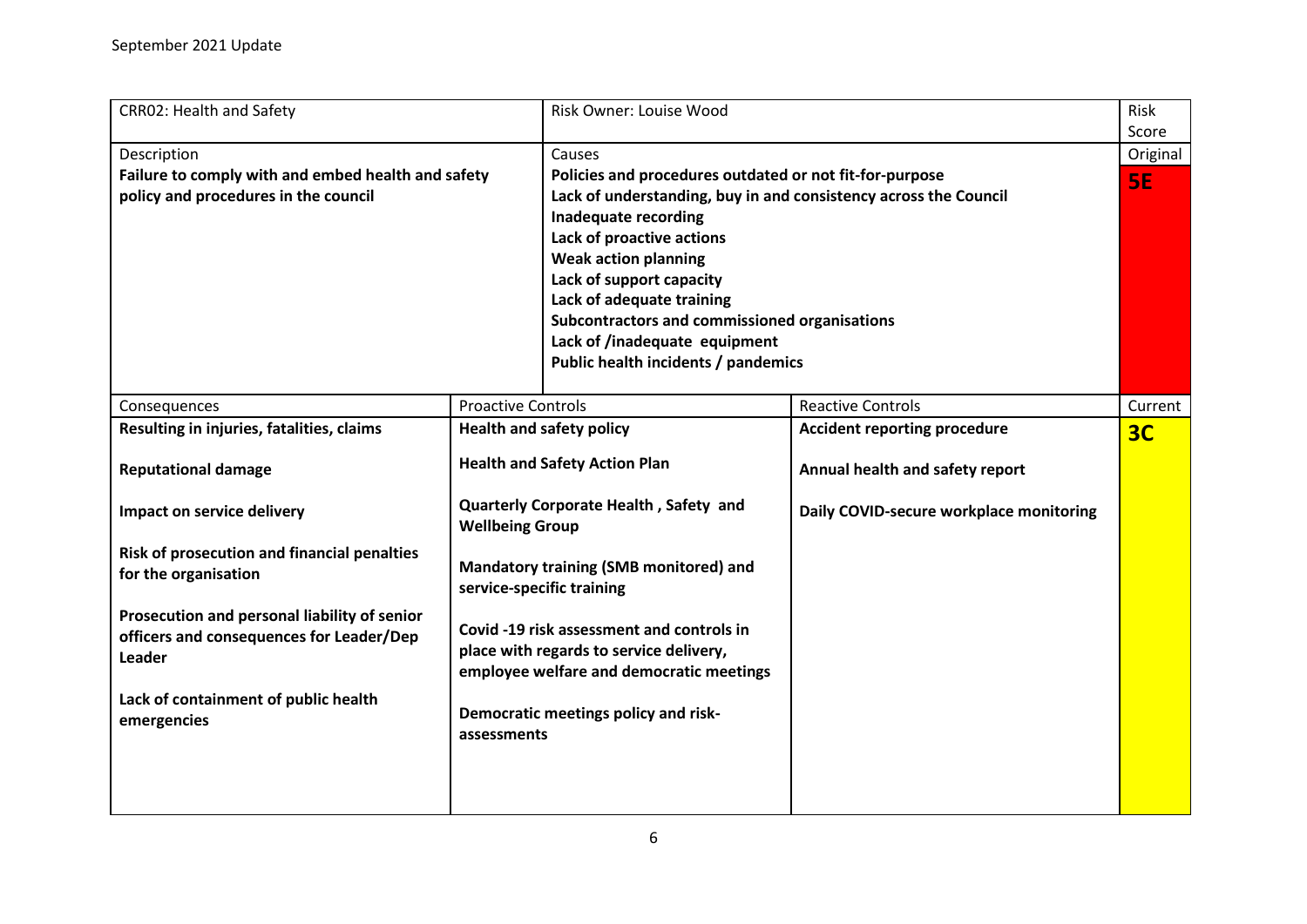| <b>CRR02: Health and Safety</b>                                                                        | Risk Owner: Louise Wood                                                                                                            | Risk   |
|--------------------------------------------------------------------------------------------------------|------------------------------------------------------------------------------------------------------------------------------------|--------|
|                                                                                                        |                                                                                                                                    | Score  |
| <b>Mitigating Actions</b>                                                                              |                                                                                                                                    | Target |
| All staff required to confirm understanding of policy on annual basis                                  |                                                                                                                                    | 2B     |
| Delivery of action plan monitored on quarterly basis                                                   |                                                                                                                                    |        |
|                                                                                                        | Provision of specialist health and safety advice to provide up-to-date guidance and lead progression on health and safety activity |        |
| Communications rolled out across staffing and employee groups and on intranet                          |                                                                                                                                    |        |
|                                                                                                        | Regular meetings with UNISON and service managers on COVID-secure workplace                                                        |        |
| Targeted intervention programme in place in Waste and Environmental Services using additional capacity |                                                                                                                                    |        |
| Ongoing health and Safety audit of facilities                                                          |                                                                                                                                    |        |
| Implementation of COVID guidance/instruction from government and public health.                        |                                                                                                                                    |        |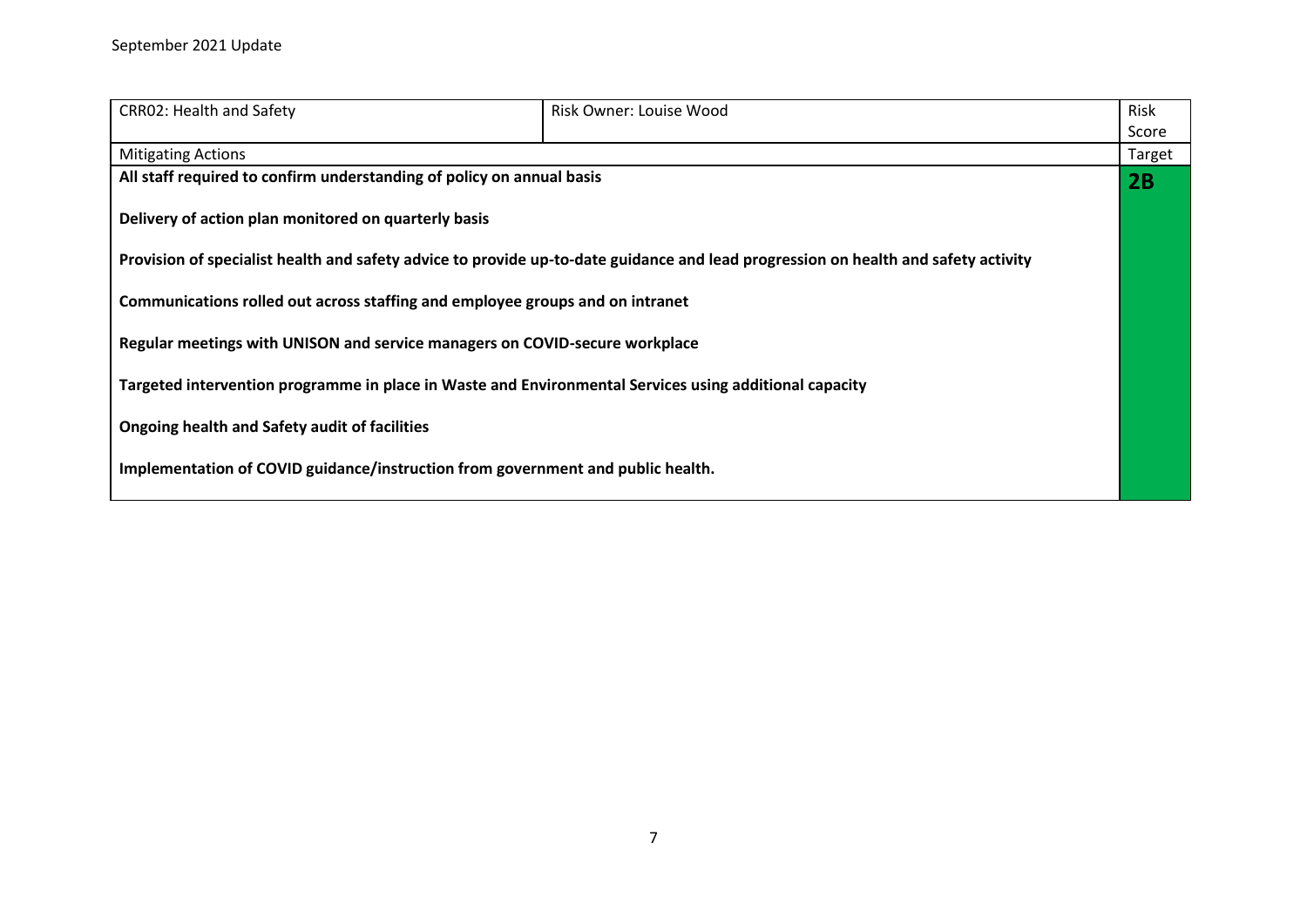<span id="page-7-0"></span>

| <b>CRR03: Staffing Resilience and Capacity</b>                                       |                                             | Risk Owner: Haroon Rashid                                   |                                                                                 | Risk           |
|--------------------------------------------------------------------------------------|---------------------------------------------|-------------------------------------------------------------|---------------------------------------------------------------------------------|----------------|
|                                                                                      |                                             |                                                             |                                                                                 | Score          |
| Description                                                                          |                                             | Causes                                                      |                                                                                 | Original       |
| Lack of resilience or capacity to achieve strategic and/or<br>operational objectives |                                             | objectives                                                  | Lack of staffing resource to support delivery against strategic and operational | <b>5D</b>      |
|                                                                                      |                                             |                                                             | Lack of staff development to support succession planning, retention and         |                |
|                                                                                      |                                             | successful delivery                                         |                                                                                 |                |
|                                                                                      |                                             | Inadequate budget to fund an appropriate staffing structure |                                                                                 |                |
|                                                                                      |                                             | Poor reputation as an employer                              |                                                                                 |                |
|                                                                                      |                                             |                                                             | Failure to recruit, particularly in specialist areas where the market is highly |                |
|                                                                                      |                                             | competitive                                                 |                                                                                 |                |
|                                                                                      |                                             | Lack of or inadequate workforce strategy                    |                                                                                 |                |
|                                                                                      |                                             | Covid-19 pandemic impact on labour market                   |                                                                                 |                |
|                                                                                      |                                             | <b>Covid-19 long Covid implications</b>                     |                                                                                 |                |
|                                                                                      |                                             |                                                             | Unprecedented circumstances requiring the reallocation of resources to meet     |                |
|                                                                                      |                                             |                                                             | urgent, reactive need e.g. COVID outbreak, natural emergency, BREXIT            |                |
|                                                                                      |                                             |                                                             | LGR proposals may have an impact on staff turnover, staff resilience and        |                |
|                                                                                      |                                             | morale                                                      |                                                                                 |                |
| Consequences                                                                         | <b>Proactive Controls</b>                   |                                                             | <b>Reactive Controls</b>                                                        | Current        |
| <b>Customer and local resident detriment</b>                                         |                                             | On-going proactive approach to recruitment                  | Outsourcing to specialist agencies where                                        | 3 <sub>C</sub> |
|                                                                                      |                                             | and resourcing to address current 'gaps' in                 | there is a need to ensure that statutory,                                       |                |
| <b>Service failure</b>                                                               | establishment.                              |                                                             | legislative or important service need is met                                    |                |
|                                                                                      |                                             |                                                             | e.g. legal advice, dog breeder accreditation                                    |                |
| Special measures if statutory or legislative                                         |                                             | Learning Zone access for all employees.                     |                                                                                 |                |
| expectations are unmet                                                               |                                             |                                                             | Re-prioritisation of service delivery                                           |                |
|                                                                                      |                                             | Job evaluation process in place.                            |                                                                                 |                |
| Poor customer satisfaction, leading to                                               |                                             |                                                             | Turn the service off if practical - this course                                 |                |
| complaints and requests for compensation                                             | Financial monitoring and reporting -        |                                                             | of action has been taken when extreme                                           |                |
|                                                                                      | including a new approach to budget strategy |                                                             | staff shortages have occurred (e.g. street                                      |                |
| Low staff morale                                                                     |                                             | development and oversight.                                  | sweeping so that bin collections occurred)                                      |                |
| Poor productivity among staff                                                        |                                             | Regular CX, SMB, manager & staff                            | Overtime - exceptional and by agreement.                                        |                |
|                                                                                      |                                             | communication and engagement sessions                       |                                                                                 |                |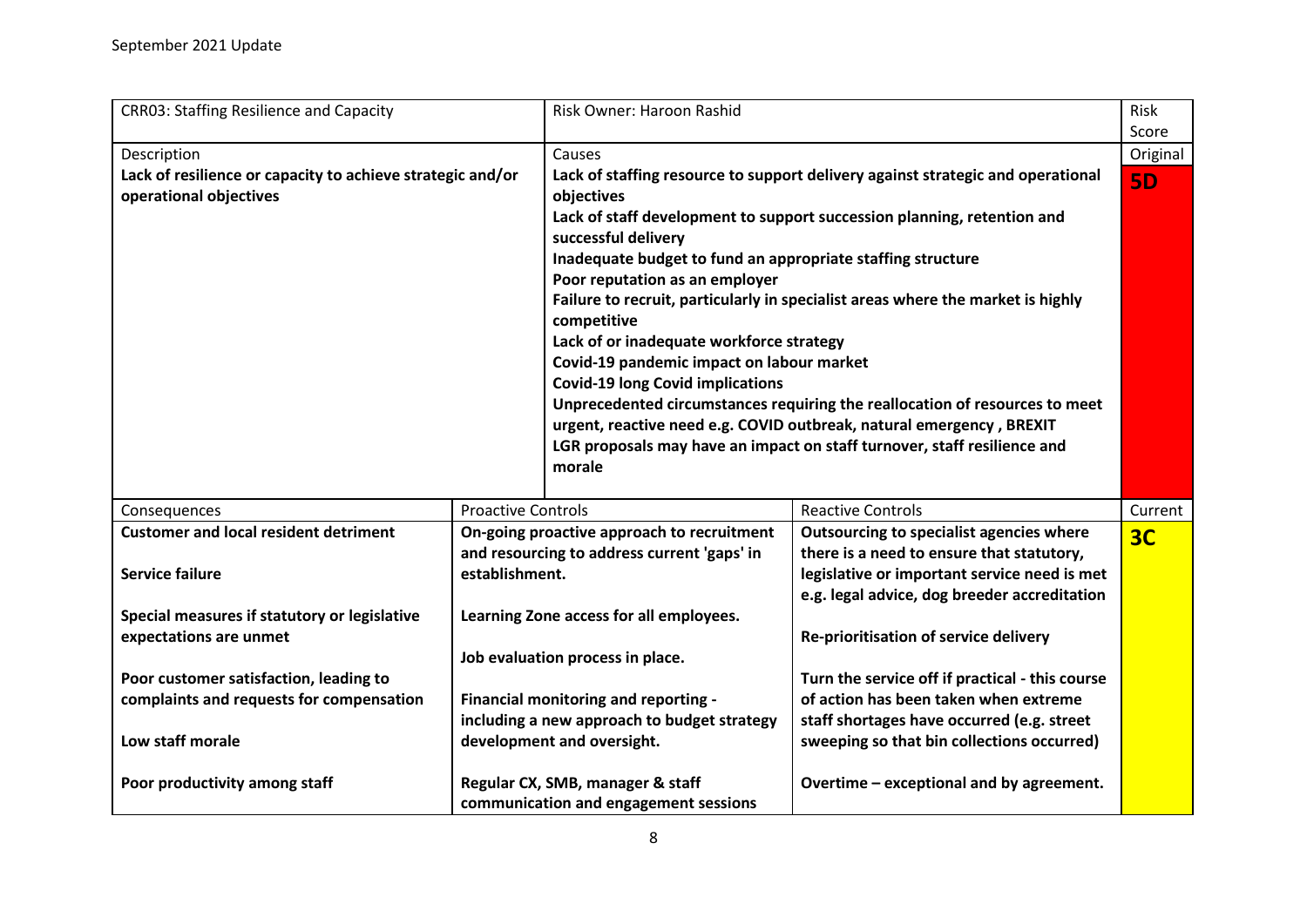| <b>CRR03: Staffing Resilience and Capacity</b>                                     |                      | Risk Owner: Haroon Rashid                                                                |                                                                                                                            | <b>Risk</b><br>Score |
|------------------------------------------------------------------------------------|----------------------|------------------------------------------------------------------------------------------|----------------------------------------------------------------------------------------------------------------------------|----------------------|
| <b>Increasing sickness levels</b>                                                  |                      | taking place to ensure that the pulse of the<br>organisation is taken and responded to.  | <b>Service Risk Registers incorporate</b><br>mitigations for resilience and capacity risks                                 |                      |
| <b>Higher staff turnover</b>                                                       |                      |                                                                                          |                                                                                                                            |                      |
| <b>LGO decisions</b>                                                               | responded to.        | Regular surveys - ensuring views of<br>workforce are captured and concerns are           | Zero tolerance approach rolled out includes<br>acting on the speak out policy as needed<br>and exit interview intelligence |                      |
| Damage to reputation                                                               |                      |                                                                                          |                                                                                                                            |                      |
| <b>Staff wellbeing suffers</b>                                                     | programmes in place. | <b>Graduate trainees and apprenticeship</b>                                              | Additional control measures as identified /<br>required to ensure COVID secure<br>workplaces and service delivery          |                      |
| Legal action                                                                       |                      | HR/OD service ensures that organisational                                                |                                                                                                                            |                      |
| <b>Financial penalties</b>                                                         |                      | development and the employee journey is<br>increasingly focused upon.                    |                                                                                                                            |                      |
| Failure to meet legislative requirements,<br>election and electoral register       |                      | <b>Elections Risk Register.</b>                                                          |                                                                                                                            |                      |
| responsibilities                                                                   |                      | All staff complete mandatory training<br>requirements, with accelerated levels for       |                                                                                                                            |                      |
| Increasing levels of sickness absence as a<br>result of COVID-19 contraction rates | managers.            |                                                                                          |                                                                                                                            |                      |
|                                                                                    |                      | Shared service arrangements in place to                                                  |                                                                                                                            |                      |
| Inability to meet increased service demand<br>as a consequence of additional       |                      | support organisational resilience where this<br>represents best value and ensures that a |                                                                                                                            |                      |
| accountabilities and increased service<br>demand brought about by COVID -19        |                      | focus can be maintained on both short and<br>longer term objectives.                     |                                                                                                                            |                      |
|                                                                                    | processes            | Increased staffing capacity investment in<br>place endorsed through budget setting       |                                                                                                                            |                      |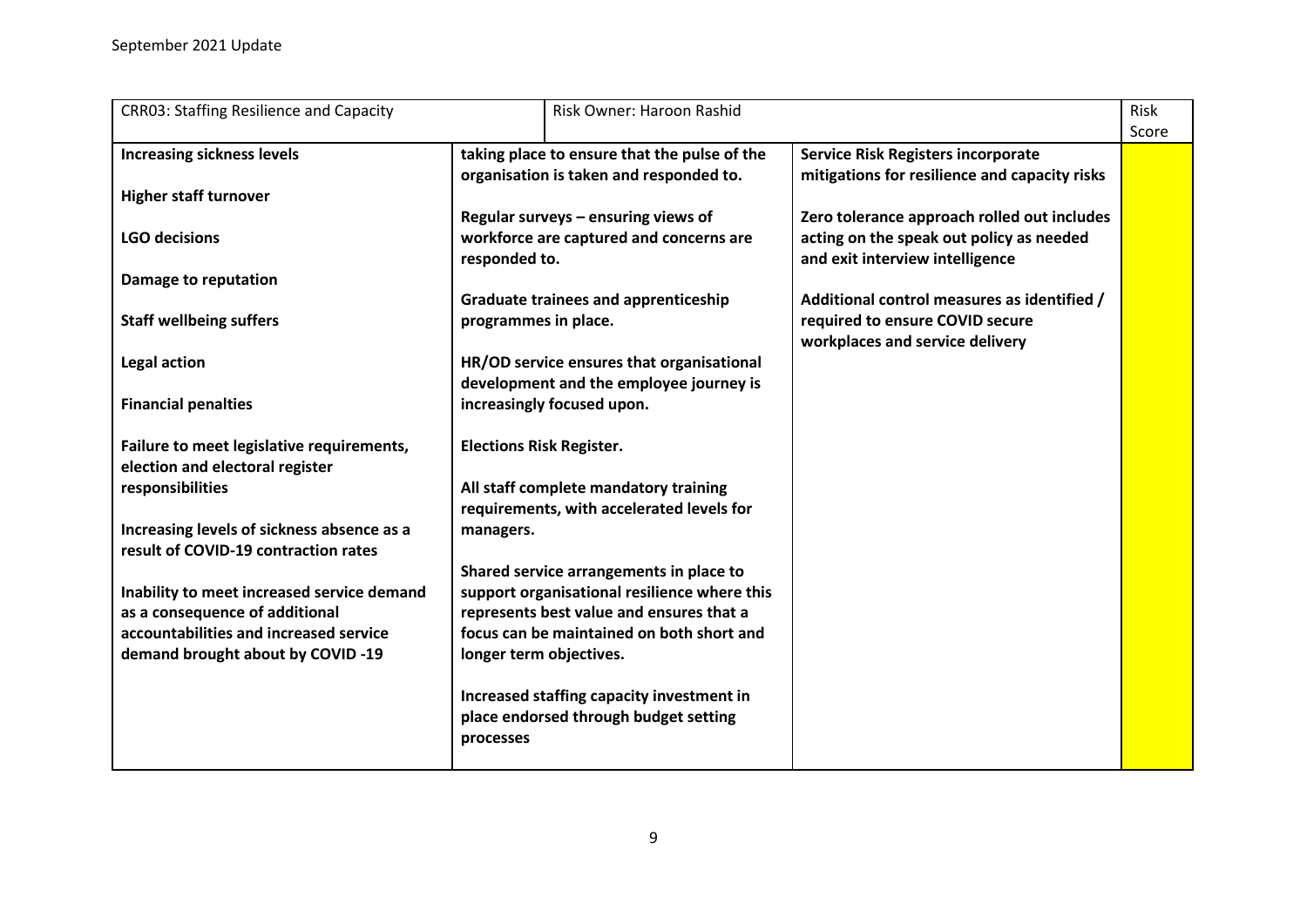| <b>CRR03: Staffing Resilience and Capacity</b> | Risk Owner: Haroon Rashid                                                                                                                                 | Risk  |
|------------------------------------------------|-----------------------------------------------------------------------------------------------------------------------------------------------------------|-------|
|                                                |                                                                                                                                                           | Score |
|                                                | People and Culture Plan reviewed and rolled<br>out with ongoing assessment of<br>effectiveness.                                                           |       |
|                                                | <b>Organisational Development programme</b><br>initiated with manager & staff involvement<br>as appropriate.                                              |       |
|                                                | New Ways of Working plans discussed and<br>implemented - service specific                                                                                 |       |
|                                                | New collective agreement and revised pay,<br>terms and conditions package implemented<br>for Grade 10 and below directly employed by<br>the organisation. |       |
|                                                | Appraisal process rolled out linked to LGR<br>decision and council plan delivery.                                                                         |       |
|                                                | Delivery of HR/OD actions in the corporate<br>delivery programme of the Council Plan.                                                                     |       |
|                                                | Council Plan and corporate programme in<br>place to determine strategic objectives and<br>the delivery plan for achieving them                            |       |
|                                                | New partnership arrangement in place for<br>Procurement support.                                                                                          |       |
|                                                | Adoption of new policies and procedures<br>such as zero tolerance                                                                                         |       |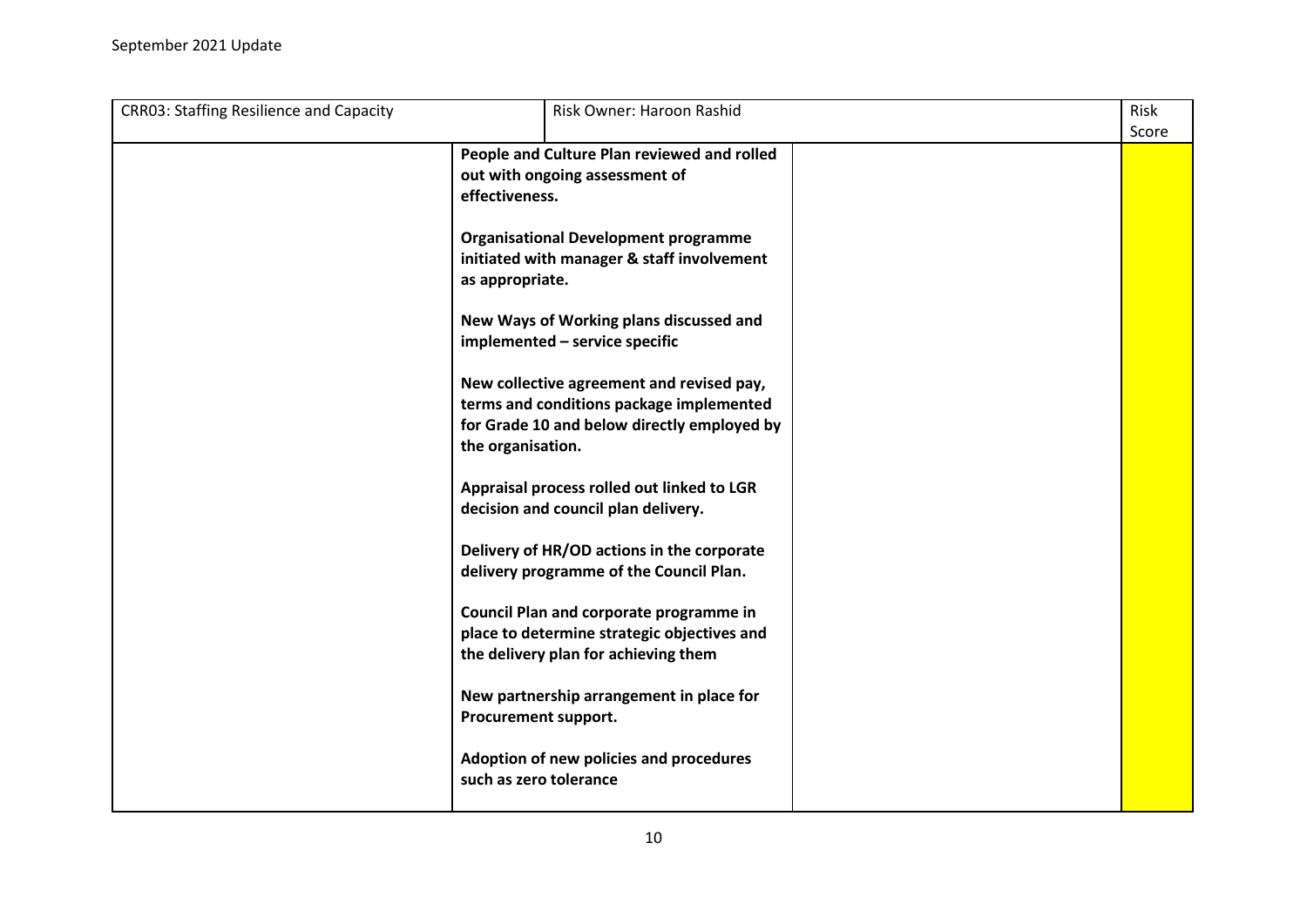| <b>CRR03: Staffing Resilience and Capacity</b>                                                                                                                                                                                                                                                                                                                                                                                                                                                                                                                                                                                                       | Risk Owner: Haroon Rashid                                                                                                                                                                             |  | Risk   |
|------------------------------------------------------------------------------------------------------------------------------------------------------------------------------------------------------------------------------------------------------------------------------------------------------------------------------------------------------------------------------------------------------------------------------------------------------------------------------------------------------------------------------------------------------------------------------------------------------------------------------------------------------|-------------------------------------------------------------------------------------------------------------------------------------------------------------------------------------------------------|--|--------|
|                                                                                                                                                                                                                                                                                                                                                                                                                                                                                                                                                                                                                                                      | <b>Budget strategy development, financial</b><br>monitoring and reporting includes a strong<br>focus on workforce related issues<br><b>Covid 19 procedures and arrangements</b><br>reviewed regularly |  | Score  |
| <b>Mitigating Actions</b>                                                                                                                                                                                                                                                                                                                                                                                                                                                                                                                                                                                                                            |                                                                                                                                                                                                       |  | Target |
| Appraisal process Grades 10 and below has been refreshed and revised to ensure that there is a focus on issues such as supporting LGR<br>transition, and performance against strategic and operational goals and a training, learning and development plan linked to professional<br>and personal goals. Appraisal rollout commenced from the beginning of August, with an expectation that all appraisals will be completed<br>by the end of September.<br>Initial Training Needs analysis completed; new training and development programme in place for employees and so that managers support<br>and fulfil their responsibilities to employees. |                                                                                                                                                                                                       |  | 2B     |
| Review of commissioned and third party arrangements and obligations.                                                                                                                                                                                                                                                                                                                                                                                                                                                                                                                                                                                 |                                                                                                                                                                                                       |  |        |
| New partnership arrangement in place for legal support.                                                                                                                                                                                                                                                                                                                                                                                                                                                                                                                                                                                              |                                                                                                                                                                                                       |  |        |
| Rolling programme of review of policies and procedures underway to ensure they are fit for purpose.                                                                                                                                                                                                                                                                                                                                                                                                                                                                                                                                                  |                                                                                                                                                                                                       |  |        |
| Review of Waste Services currently taking place to ensure the operating model is fit for purpose.                                                                                                                                                                                                                                                                                                                                                                                                                                                                                                                                                    |                                                                                                                                                                                                       |  |        |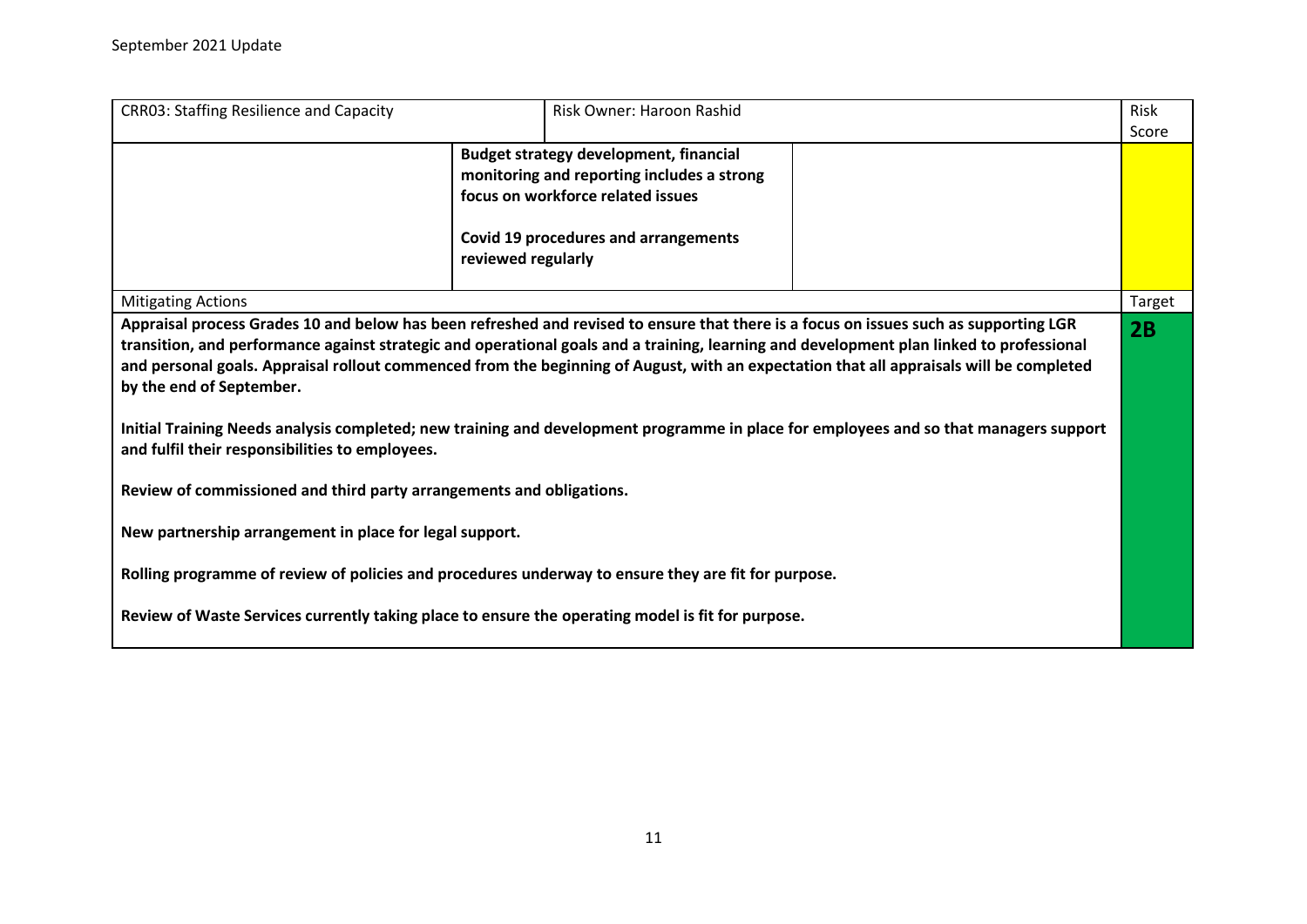<span id="page-11-0"></span>

| <b>CRR04: Strategic Planning and Leadership</b>                                                                                                                                                                                           | <b>Risk Owner: Stacey Burlet</b>                                                                                                                       | Risk      |
|-------------------------------------------------------------------------------------------------------------------------------------------------------------------------------------------------------------------------------------------|--------------------------------------------------------------------------------------------------------------------------------------------------------|-----------|
|                                                                                                                                                                                                                                           |                                                                                                                                                        | Score     |
| Description                                                                                                                                                                                                                               | Causes                                                                                                                                                 | Original  |
| Failure to establish, review or deliver against strategic / corporate priorities<br>so that the long-term aspirations and ambitions of Ryedale are achieved,<br>resulting in sub-optimal performance and/or failure to deliver the agreed | Misalignment of resources and priorities due to unrealistic<br>/ undefined targets and objectives                                                      | <b>5D</b> |
| <b>Council Plan</b>                                                                                                                                                                                                                       | Unrealistic expectations relating to timescales, capacity or<br>remit                                                                                  |           |
|                                                                                                                                                                                                                                           | Capacity and skills of the workforce are lacking or<br>inadequate to support the delivery of targets                                                   |           |
|                                                                                                                                                                                                                                           | Lack of advice taken to inform planning, delivery or<br>decision-making                                                                                |           |
|                                                                                                                                                                                                                                           | Unprecedented circumstances requiring the reallocation of<br>resources to meet urgent, reactive need e.g. COVID<br>outbreak, natural emergency, BREXIT |           |
|                                                                                                                                                                                                                                           | Inadequate training and development programmes for<br>member and officers                                                                              |           |
|                                                                                                                                                                                                                                           | Lack of clear political direction                                                                                                                      |           |
|                                                                                                                                                                                                                                           | Inability of officers to focus on core work areas due to<br>capacity issues                                                                            |           |
|                                                                                                                                                                                                                                           | Lack of clarity or confidence in strategic direction                                                                                                   |           |
|                                                                                                                                                                                                                                           | <b>Decision processes ineffective</b>                                                                                                                  |           |
|                                                                                                                                                                                                                                           | Sensitivity around elected member / officer relationships                                                                                              |           |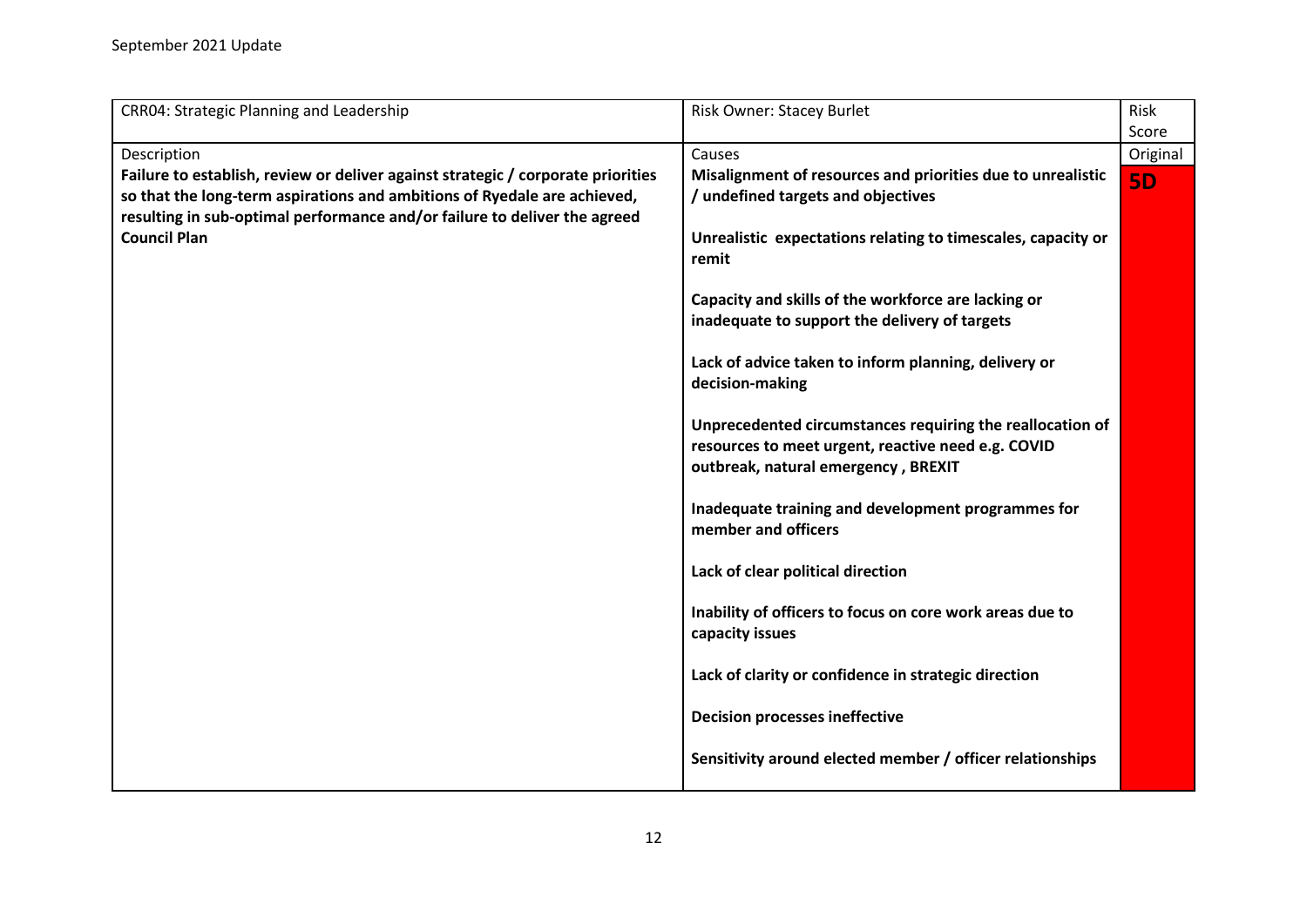| <b>CRR04: Strategic Planning and Leadership</b>                                                                  |                                                                 | Risk Owner: Stacey Burlet |                                                                    | Risk<br>Score  |
|------------------------------------------------------------------------------------------------------------------|-----------------------------------------------------------------|---------------------------|--------------------------------------------------------------------|----------------|
|                                                                                                                  |                                                                 | <b>Future of Planning</b> | Significant national policy changes / direction e.g. LGR, the      |                |
| Consequences                                                                                                     | <b>Proactive Controls</b>                                       |                           | <b>Reactive Controls</b>                                           | Current        |
| <b>Lack of direction</b>                                                                                         | Council Plan 2020-24 in place                                   |                           | Red and amber performance ratings are                              | 3 <sub>C</sub> |
|                                                                                                                  |                                                                 |                           | investigated and addressed where                                   |                |
| Lack of delivery progress                                                                                        | <b>Strategy and performance</b>                                 |                           | possible, with appropriate elected                                 |                |
|                                                                                                                  | management team in place                                        |                           | member scrutiny                                                    |                |
| Failure to achieve long term improvements for local                                                              |                                                                 |                           |                                                                    |                |
| residents and businesses                                                                                         | <b>Regular Management Board</b><br>programme determines officer |                           | Targeted interventions as required to<br>address complaints trends |                |
| Resources not aligned to priorities/misuse of resources                                                          | guidance and advice on corporate                                |                           |                                                                    |                |
| Loss of opportunities (e.g. financial - business rates)                                                          | and strategic matters                                           |                           | Business case / bid development as                                 |                |
| Lack of accountability                                                                                           |                                                                 |                           | required to progress delivery of key                               |                |
|                                                                                                                  | <b>CEX communications and weekly</b>                            |                           | work programmes identified within the                              |                |
| Poor customer and stakeholder satisfaction                                                                       | staff meetings                                                  |                           | <b>Council Plan</b>                                                |                |
| Low staff morale and motivation                                                                                  | <b>Regular updates to relevant</b>                              |                           | Mutual aid being established for                                   |                |
|                                                                                                                  | Committees to focus on key areas                                |                           | enacted as required during LGR                                     |                |
| Poor leadership performance                                                                                      | of development                                                  |                           |                                                                    |                |
| Reputational damage / poor reputation among                                                                      | <b>Complaints and compliments</b>                               |                           |                                                                    |                |
| stakeholders, communities and partners                                                                           | monitoring                                                      |                           |                                                                    |                |
| Lack of political leadership prevents Ryedale from taking<br>part in important conversations about our future at | Annual report and quarterly<br>performance monitoring           |                           |                                                                    |                |
| regional and national level                                                                                      |                                                                 |                           |                                                                    |                |
| Changes in political leadership impacting on local and                                                           |                                                                 |                           |                                                                    |                |
| regional partnerships                                                                                            |                                                                 |                           |                                                                    |                |
| <b>Mitigating Actions</b>                                                                                        |                                                                 |                           |                                                                    | <b>Target</b>  |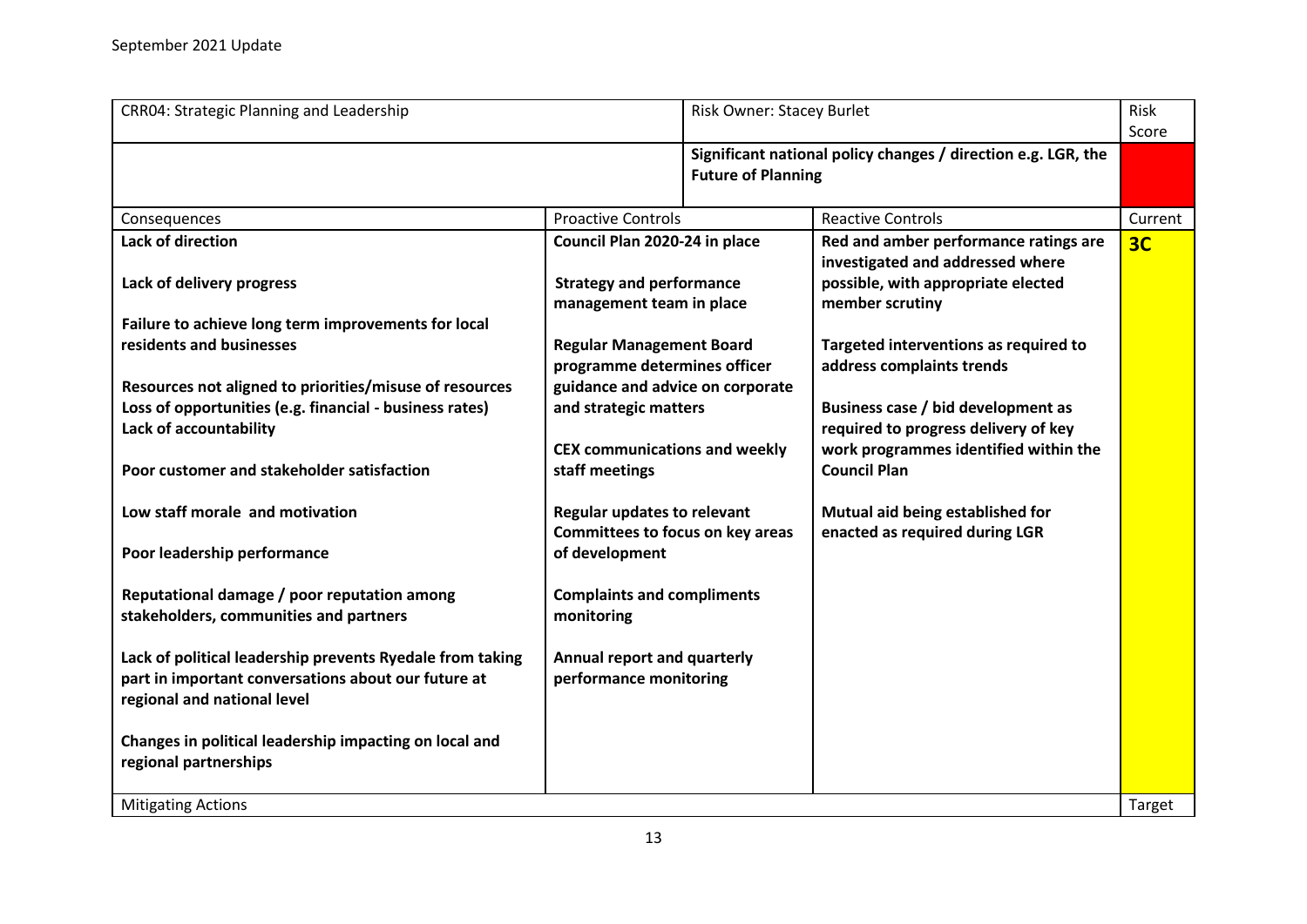| <b>CRR04: Strategic Planning and Leadership</b>                                                                                                           | <b>Risk Owner: Stacey Burlet</b> | Risk           |
|-----------------------------------------------------------------------------------------------------------------------------------------------------------|----------------------------------|----------------|
|                                                                                                                                                           |                                  | Score          |
| A n annual report of progress against the Council Plan during 2020-21 is due to be presented to P&R in September.                                         |                                  | 3 <sub>C</sub> |
| Quarterly performance monitoring for 2021-22 begins at September's P&R.                                                                                   |                                  |                |
| Refresh of the Council Plan is being organised to determine key delivery priorities given the recent LGR decision and changes in political<br>leadership. |                                  |                |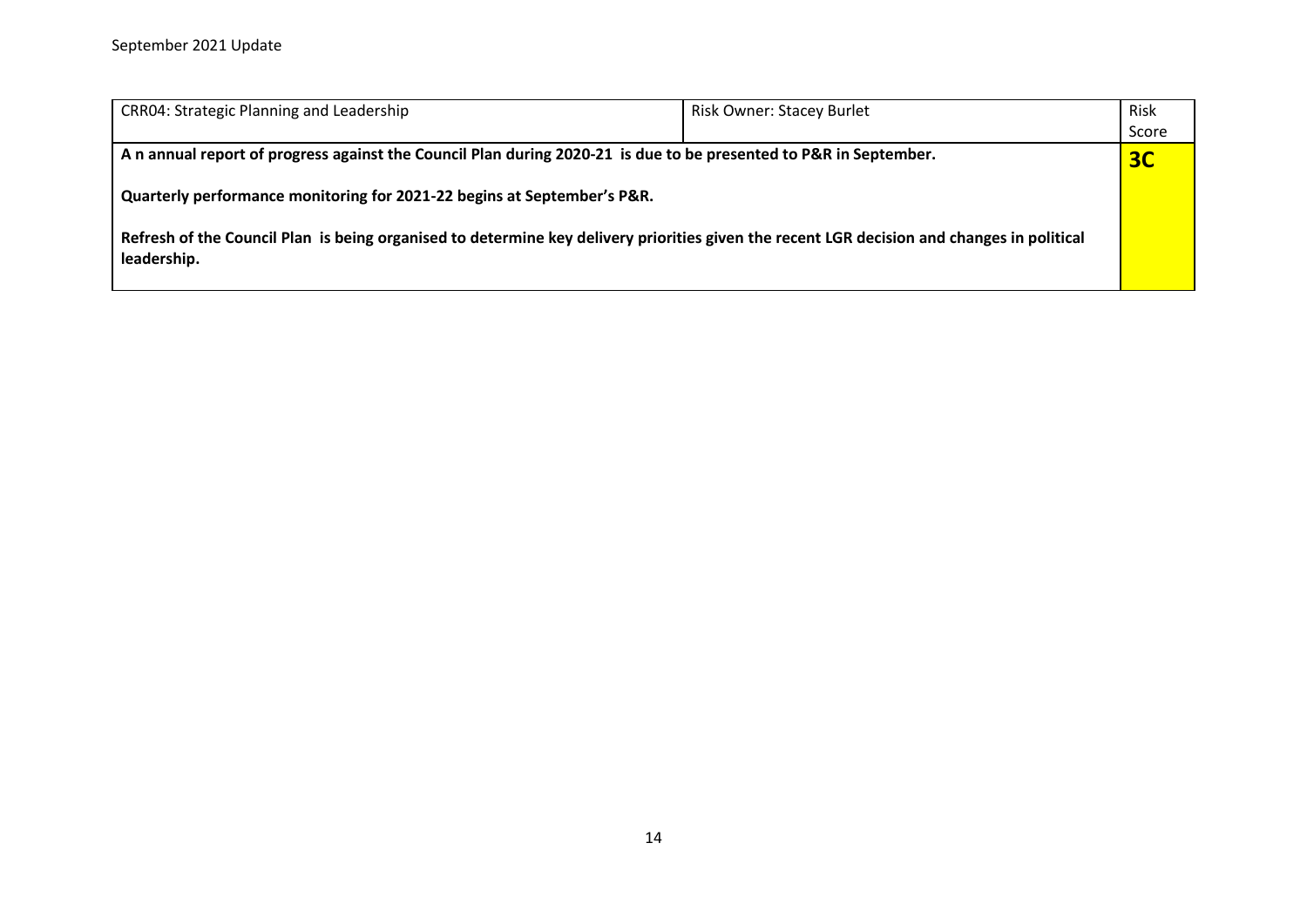<span id="page-14-0"></span>

| Score<br>Description<br>Causes<br>Original<br>Failure to have adequate financial management within<br>Lack of data or poor system output<br>5E<br>the Council<br><b>Finance staff capacity</b><br>Political/management perception<br>Lack of informed decision making<br>Lack of confidence, engagement, experience and awareness within managers<br>across the council<br><b>Proactive Controls</b><br><b>Reactive Controls</b><br>Current<br>Consequences<br><b>Budget monitoring and reporting, including</b><br>Over or underspend<br><b>Budget monitoring and reporting</b><br>3 <sub>C</sub><br>capital<br><b>Root and branch reviews</b><br><b>Lack of investment</b><br><b>Continuous cycle of Root and branch</b><br><b>External support</b><br>reviews<br>Damage to reputation<br><b>Qualified audits</b><br><b>Financial Performance Reports</b><br><b>Review of Audit arrangements to ensure</b> |
|--------------------------------------------------------------------------------------------------------------------------------------------------------------------------------------------------------------------------------------------------------------------------------------------------------------------------------------------------------------------------------------------------------------------------------------------------------------------------------------------------------------------------------------------------------------------------------------------------------------------------------------------------------------------------------------------------------------------------------------------------------------------------------------------------------------------------------------------------------------------------------------------------------------|
|                                                                                                                                                                                                                                                                                                                                                                                                                                                                                                                                                                                                                                                                                                                                                                                                                                                                                                              |
|                                                                                                                                                                                                                                                                                                                                                                                                                                                                                                                                                                                                                                                                                                                                                                                                                                                                                                              |
|                                                                                                                                                                                                                                                                                                                                                                                                                                                                                                                                                                                                                                                                                                                                                                                                                                                                                                              |
|                                                                                                                                                                                                                                                                                                                                                                                                                                                                                                                                                                                                                                                                                                                                                                                                                                                                                                              |
|                                                                                                                                                                                                                                                                                                                                                                                                                                                                                                                                                                                                                                                                                                                                                                                                                                                                                                              |
|                                                                                                                                                                                                                                                                                                                                                                                                                                                                                                                                                                                                                                                                                                                                                                                                                                                                                                              |
|                                                                                                                                                                                                                                                                                                                                                                                                                                                                                                                                                                                                                                                                                                                                                                                                                                                                                                              |
|                                                                                                                                                                                                                                                                                                                                                                                                                                                                                                                                                                                                                                                                                                                                                                                                                                                                                                              |
|                                                                                                                                                                                                                                                                                                                                                                                                                                                                                                                                                                                                                                                                                                                                                                                                                                                                                                              |
|                                                                                                                                                                                                                                                                                                                                                                                                                                                                                                                                                                                                                                                                                                                                                                                                                                                                                                              |
|                                                                                                                                                                                                                                                                                                                                                                                                                                                                                                                                                                                                                                                                                                                                                                                                                                                                                                              |
|                                                                                                                                                                                                                                                                                                                                                                                                                                                                                                                                                                                                                                                                                                                                                                                                                                                                                                              |
|                                                                                                                                                                                                                                                                                                                                                                                                                                                                                                                                                                                                                                                                                                                                                                                                                                                                                                              |
|                                                                                                                                                                                                                                                                                                                                                                                                                                                                                                                                                                                                                                                                                                                                                                                                                                                                                                              |
|                                                                                                                                                                                                                                                                                                                                                                                                                                                                                                                                                                                                                                                                                                                                                                                                                                                                                                              |
|                                                                                                                                                                                                                                                                                                                                                                                                                                                                                                                                                                                                                                                                                                                                                                                                                                                                                                              |
|                                                                                                                                                                                                                                                                                                                                                                                                                                                                                                                                                                                                                                                                                                                                                                                                                                                                                                              |
| correct focus on areas of risk                                                                                                                                                                                                                                                                                                                                                                                                                                                                                                                                                                                                                                                                                                                                                                                                                                                                               |
| Lack of awareness of resources, leading to<br><b>Budget Managers' access to Pentana</b>                                                                                                                                                                                                                                                                                                                                                                                                                                                                                                                                                                                                                                                                                                                                                                                                                      |
| impact on performance (spending in 'wrong'<br>Prioritisation of funding/use of reserves                                                                                                                                                                                                                                                                                                                                                                                                                                                                                                                                                                                                                                                                                                                                                                                                                      |
| <b>Financial Strategy</b><br>areas)                                                                                                                                                                                                                                                                                                                                                                                                                                                                                                                                                                                                                                                                                                                                                                                                                                                                          |
| Review of commissioned and third party                                                                                                                                                                                                                                                                                                                                                                                                                                                                                                                                                                                                                                                                                                                                                                                                                                                                       |
| <b>Possible external intervention</b><br><b>Capital Plan</b><br>arrangements and obligations                                                                                                                                                                                                                                                                                                                                                                                                                                                                                                                                                                                                                                                                                                                                                                                                                 |
|                                                                                                                                                                                                                                                                                                                                                                                                                                                                                                                                                                                                                                                                                                                                                                                                                                                                                                              |
| Weak long term planning<br>In-year review to ascertain impact of Covid<br><b>Treasury management</b>                                                                                                                                                                                                                                                                                                                                                                                                                                                                                                                                                                                                                                                                                                                                                                                                         |
| and assess reliance on reserves to ensure a                                                                                                                                                                                                                                                                                                                                                                                                                                                                                                                                                                                                                                                                                                                                                                                                                                                                  |
| <b>Report to committees</b><br>balanced outturn for 2021-22                                                                                                                                                                                                                                                                                                                                                                                                                                                                                                                                                                                                                                                                                                                                                                                                                                                  |
|                                                                                                                                                                                                                                                                                                                                                                                                                                                                                                                                                                                                                                                                                                                                                                                                                                                                                                              |
| Review and update reports on financial<br>Work with partners and other LAs to                                                                                                                                                                                                                                                                                                                                                                                                                                                                                                                                                                                                                                                                                                                                                                                                                                |
| determine medium term impact of Covid on<br>performance                                                                                                                                                                                                                                                                                                                                                                                                                                                                                                                                                                                                                                                                                                                                                                                                                                                      |
| income streams and build into refreshed                                                                                                                                                                                                                                                                                                                                                                                                                                                                                                                                                                                                                                                                                                                                                                                                                                                                      |
| Review capacity of financial support<br>Financial Strategy - due in late autumn                                                                                                                                                                                                                                                                                                                                                                                                                                                                                                                                                                                                                                                                                                                                                                                                                              |
|                                                                                                                                                                                                                                                                                                                                                                                                                                                                                                                                                                                                                                                                                                                                                                                                                                                                                                              |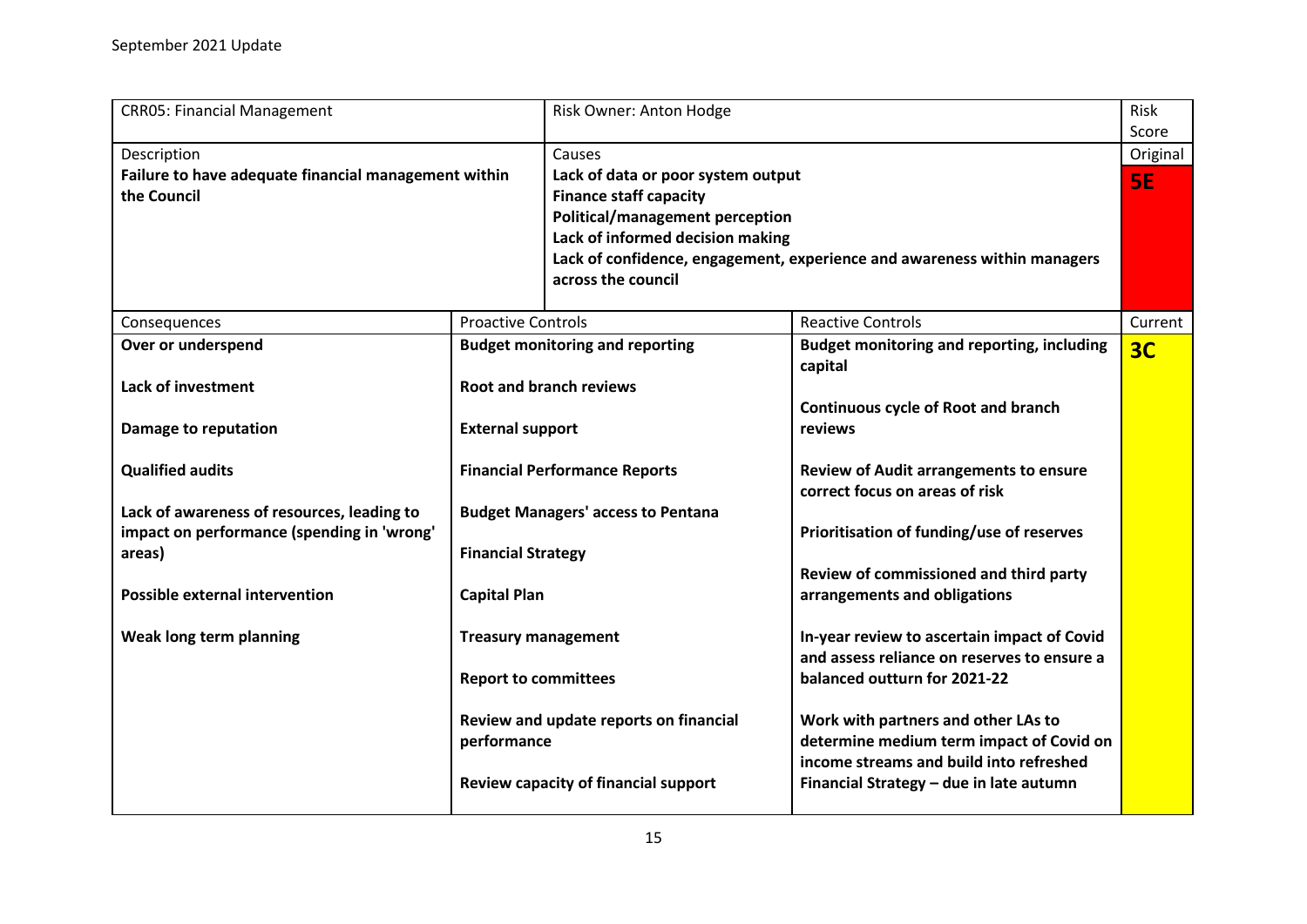| <b>CRR05: Financial Management</b>                                                                     |  | Risk Owner: Anton Hodge                  | Risk          |
|--------------------------------------------------------------------------------------------------------|--|------------------------------------------|---------------|
|                                                                                                        |  |                                          | Score         |
|                                                                                                        |  | More member involvement and transparency |               |
|                                                                                                        |  | in Financial Strategy and Capital Plan   |               |
| <b>Mitigating Actions</b>                                                                              |  |                                          | <b>Target</b> |
| Additional External support where appropriate                                                          |  |                                          | 2B            |
|                                                                                                        |  |                                          |               |
| Deliver training/agree expectations of role of budget managers                                         |  |                                          |               |
|                                                                                                        |  |                                          |               |
| Use of Benchmarking – including financial and service performance                                      |  |                                          |               |
|                                                                                                        |  |                                          |               |
| Review all financial procedures including contract procedures                                          |  |                                          |               |
| Focussed reviews on areas of budget vulnerability, including overspends and where savings are expected |  |                                          |               |
|                                                                                                        |  |                                          |               |
| Work with service managers to ensure required savings are agreed and understood                        |  |                                          |               |
|                                                                                                        |  |                                          |               |
| Ensure members are kept informed of spending plans and impact on reserves                              |  |                                          |               |
|                                                                                                        |  |                                          |               |
| Set out financial procedures relating to $LGR - if$ and where appropriate                              |  |                                          |               |
|                                                                                                        |  |                                          |               |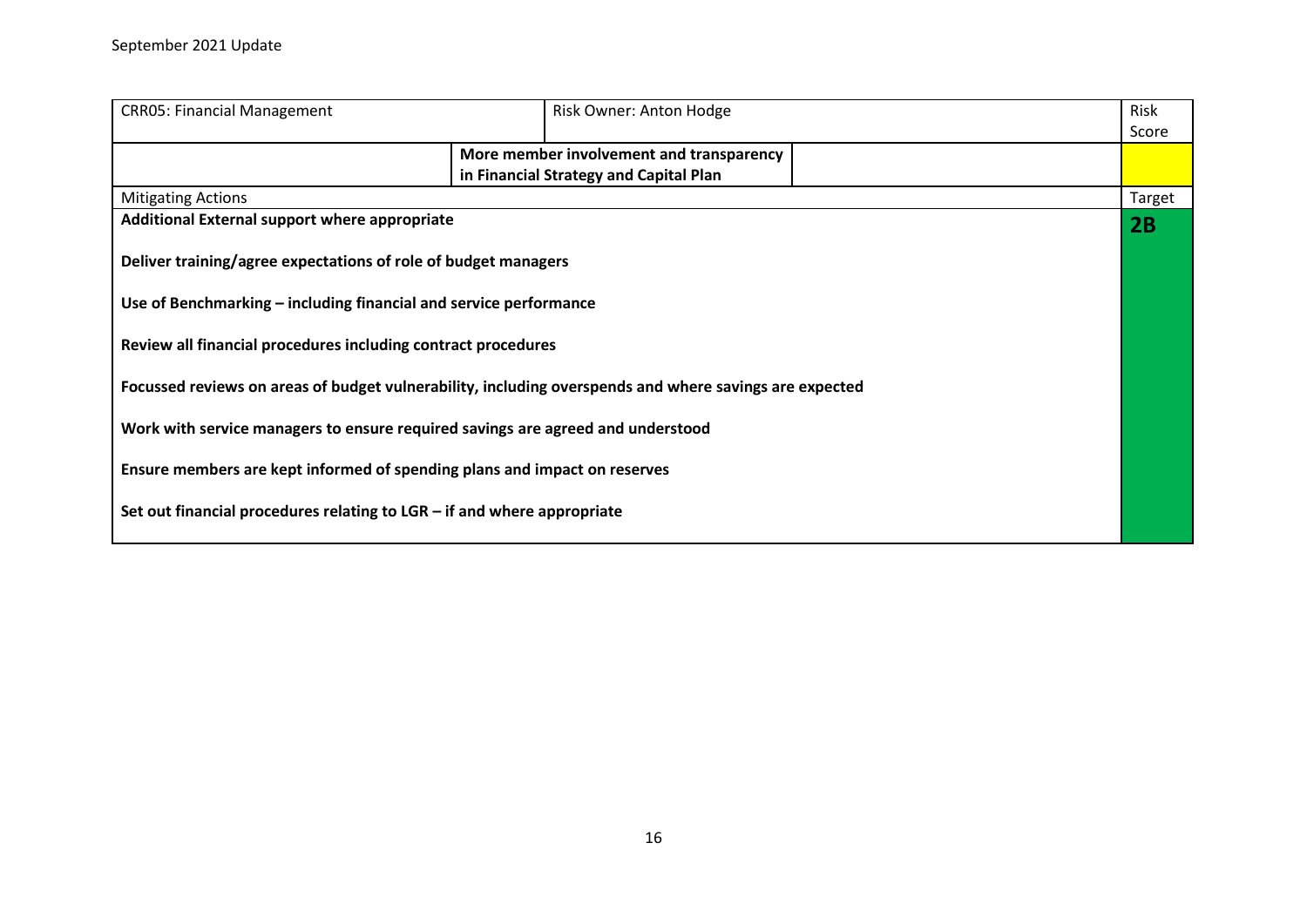<span id="page-16-0"></span>

| <b>CRR06: Information Governance</b>                                                                                                                                                                                                                                                                                                      |                                                                                                                               | Risk Owner: Louise Wood                                                                                                                                                                                            |                                                                                        | Risk<br>Score         |
|-------------------------------------------------------------------------------------------------------------------------------------------------------------------------------------------------------------------------------------------------------------------------------------------------------------------------------------------|-------------------------------------------------------------------------------------------------------------------------------|--------------------------------------------------------------------------------------------------------------------------------------------------------------------------------------------------------------------|----------------------------------------------------------------------------------------|-----------------------|
| Description<br>Ineffective data governance arrangements lead to<br>unacceptable levels of unauthorised disclosure of<br>personal and sensitive data, poor quality or delayed<br>responses to FOI requests, and inability to locate key data<br>upon which the Council relies, resulting in loss of<br>reputation and poor decision-making |                                                                                                                               | Causes<br>Lack of staff and expertise<br>Lack of staff development<br>Governance not embedded in organisational culture<br>Information governance arrangements not in place for shared services<br>Simple mistakes |                                                                                        | Original<br><b>5E</b> |
| Consequences                                                                                                                                                                                                                                                                                                                              | <b>Proactive Controls</b>                                                                                                     |                                                                                                                                                                                                                    | <b>Reactive Controls</b>                                                               | Current               |
| Service user detriment<br><b>Service failure</b>                                                                                                                                                                                                                                                                                          | Training, policies in place, regular CIGG<br>meetings, access to expert advice,<br>monitoring systems and audits, information |                                                                                                                                                                                                                    | Breach process in place,<br>FOI review process in place,<br>lessons learnt considered, | <b>3D</b>             |
| <b>Special measures</b>                                                                                                                                                                                                                                                                                                                   | asset register,<br>DPIA template in place                                                                                     |                                                                                                                                                                                                                    | <b>CIGG reviews</b>                                                                    |                       |
| Poor customer and/or staff satisfaction                                                                                                                                                                                                                                                                                                   | Continue to emphasise personal<br>responsibility of staff for all information and                                             |                                                                                                                                                                                                                    |                                                                                        |                       |
| <b>Staff turnover</b>                                                                                                                                                                                                                                                                                                                     | consider disciplinary action against breaches                                                                                 |                                                                                                                                                                                                                    |                                                                                        |                       |
| <b>ICO</b> decisions                                                                                                                                                                                                                                                                                                                      | Continue to review information asset<br>registers                                                                             |                                                                                                                                                                                                                    |                                                                                        |                       |
| <b>LGO decisions</b>                                                                                                                                                                                                                                                                                                                      |                                                                                                                               | <b>Ensure individual data sharing arrangements</b>                                                                                                                                                                 |                                                                                        |                       |
| Damage to reputation                                                                                                                                                                                                                                                                                                                      | are completed for each activity                                                                                               |                                                                                                                                                                                                                    |                                                                                        |                       |
| <b>Staff wellbeing suffers</b>                                                                                                                                                                                                                                                                                                            | <b>Ensure Data Protection risks are managed to</b><br>comply with GDPR                                                        |                                                                                                                                                                                                                    |                                                                                        |                       |
| <b>Legal action</b>                                                                                                                                                                                                                                                                                                                       | <b>Separate Information Governance Risk</b>                                                                                   |                                                                                                                                                                                                                    |                                                                                        |                       |
| <b>Financial penalties</b>                                                                                                                                                                                                                                                                                                                | <b>Register</b>                                                                                                               |                                                                                                                                                                                                                    |                                                                                        |                       |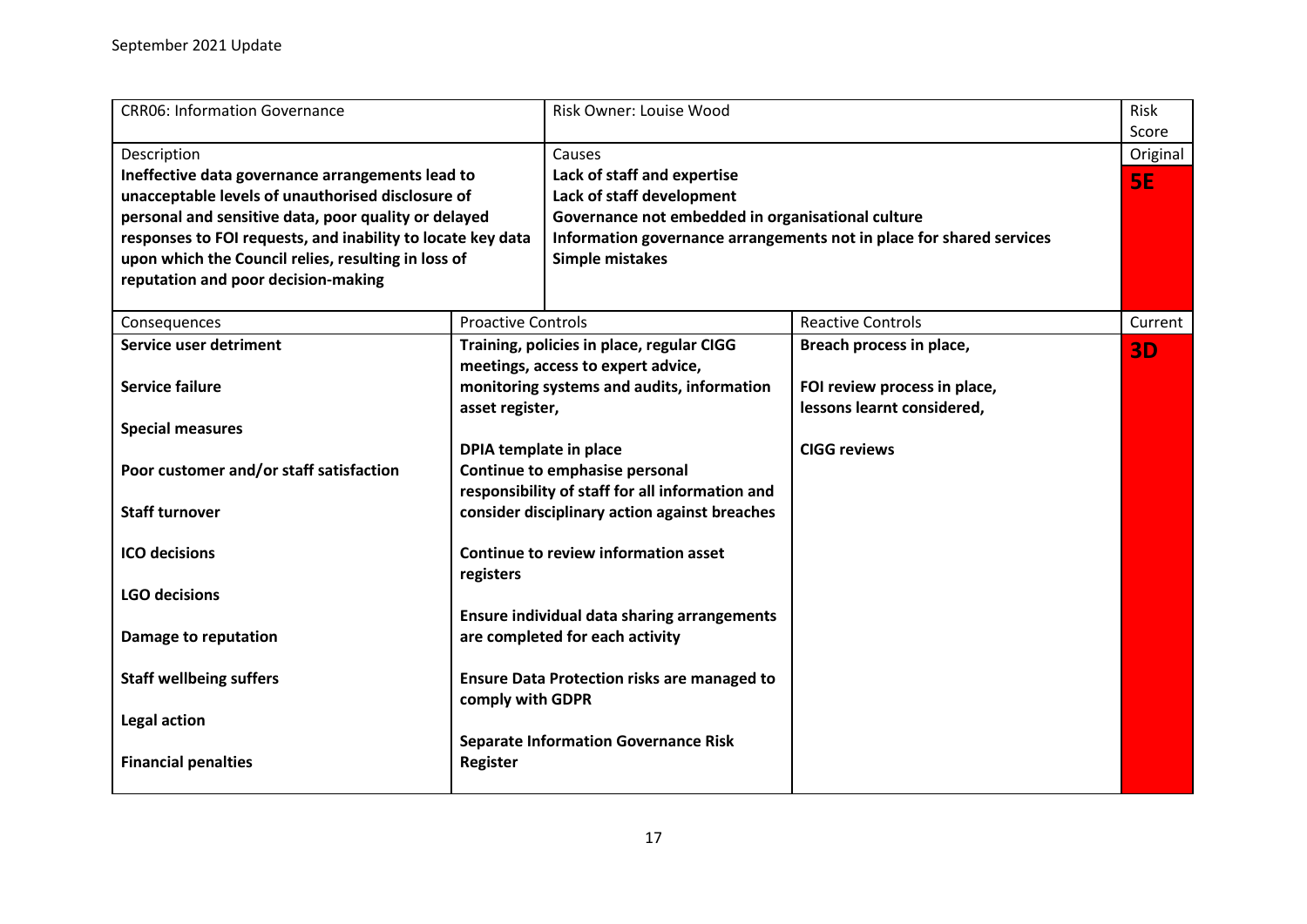| <b>CRR06: Information Governance</b>                                                                                                                                                                     | Risk Owner: Louise Wood                                                                              |  |           |
|----------------------------------------------------------------------------------------------------------------------------------------------------------------------------------------------------------|------------------------------------------------------------------------------------------------------|--|-----------|
|                                                                                                                                                                                                          |                                                                                                      |  | Score     |
|                                                                                                                                                                                                          | Online mandatory training completed by<br>existing staff and by new starters as part of<br>induction |  |           |
| <b>Mitigating Actions</b>                                                                                                                                                                                |                                                                                                      |  | Target    |
| Ensure individual data sharing arrangements are completed for each activity<br>Ensure Data Protection risks are managed to comply with GDPR - specifically around contracts and other service agreements |                                                                                                      |  | <b>AC</b> |
| <b>Continue communications to staff</b><br><b>Continue regular training</b>                                                                                                                              |                                                                                                      |  |           |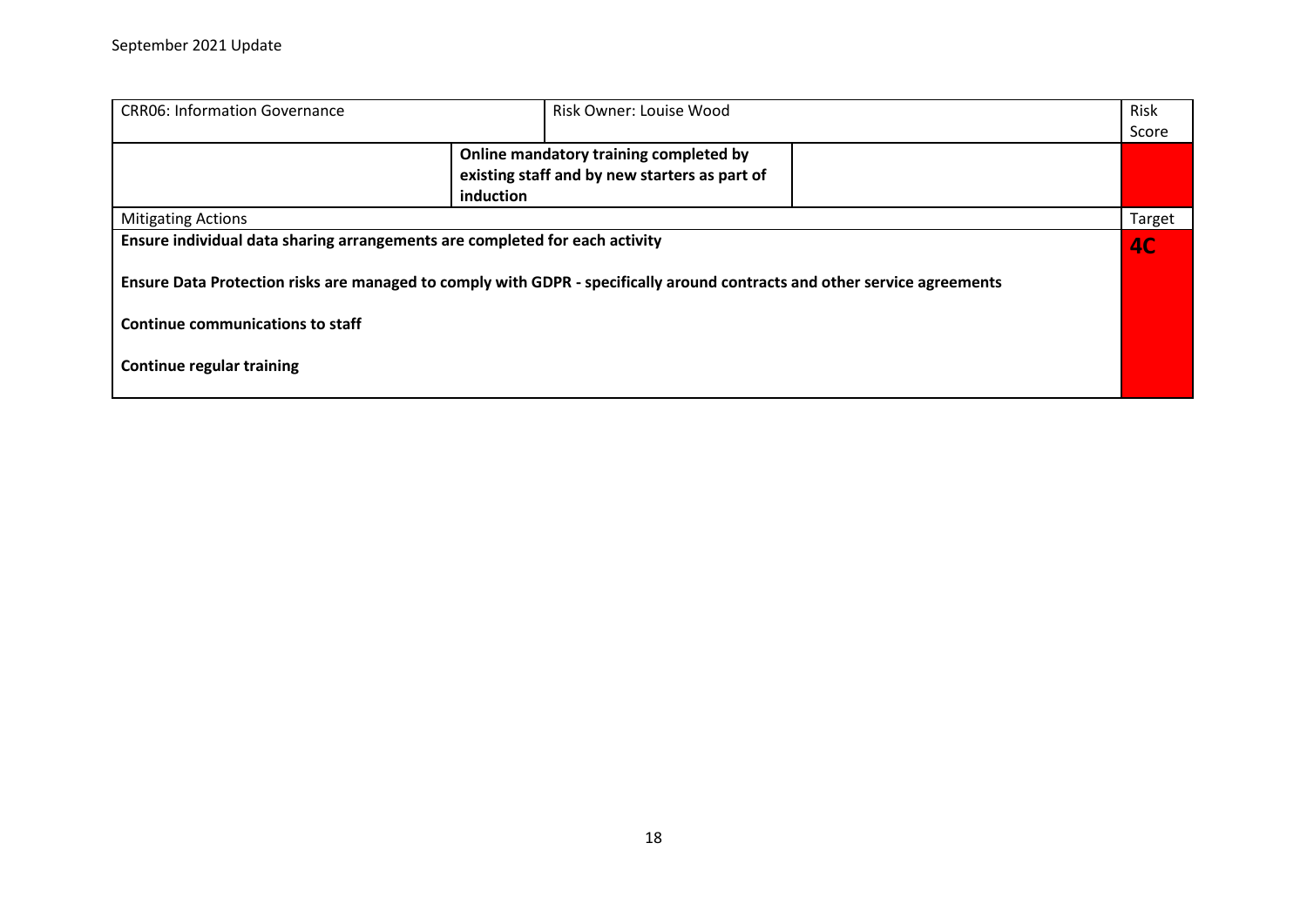<span id="page-18-0"></span>

| CRR07: ICT                                                                                                                                                                                                                                                                                                                                            |                                                                                | Risk Owner: Louise Wood                                                                                                                                                                                                                                                                                                                                                                                                                                                                |                                                                                                                                                   | Risk<br>Score             |
|-------------------------------------------------------------------------------------------------------------------------------------------------------------------------------------------------------------------------------------------------------------------------------------------------------------------------------------------------------|--------------------------------------------------------------------------------|----------------------------------------------------------------------------------------------------------------------------------------------------------------------------------------------------------------------------------------------------------------------------------------------------------------------------------------------------------------------------------------------------------------------------------------------------------------------------------------|---------------------------------------------------------------------------------------------------------------------------------------------------|---------------------------|
| Description<br>Ability to deliver public services is severely compromised<br>or reduced due to ICT failure                                                                                                                                                                                                                                            |                                                                                | Causes<br>Outdated or inappropriate policies<br>Poor corporate controls over ICT system<br>Over-reliance on third party suppliers<br>Outdated, ineffective or ill-configured ICT infrastructure<br>Ill-configured or inadequate software<br><b>Limited internal capacity</b><br>Lack of adequate training in effective system use<br>Lack of/inadequate equipment<br>Inadequate disaster recovery planning<br>attack<br>Insufficient investment reduces ICT capacity and effectiveness | Inadequate contractual arrangements, and poor contract management<br>System security is compromised through inadequate security controls or cyber | Original<br>5E            |
| Consequences<br>Citizens do not receive a service or receive a<br>poor service<br>Services are unable to operate, or must<br>operate at a reduced level, for a protracted<br>period of time<br>Services are unable to operate efficiently<br>Data is lost or irretrievable<br><b>Organisation loses PSN connection</b><br><b>Systems are breached</b> | <b>Proactive Controls</b><br>certification<br><b>Contract audit</b><br>budgets | PSN compliance health check and<br>Disaster recovery plans<br>Centralization of IT decision-making and<br>IT policies and procedures                                                                                                                                                                                                                                                                                                                                                   | <b>Reactive Controls</b><br>DR site available if required<br>Third party support                                                                  | Current<br>3 <sub>C</sub> |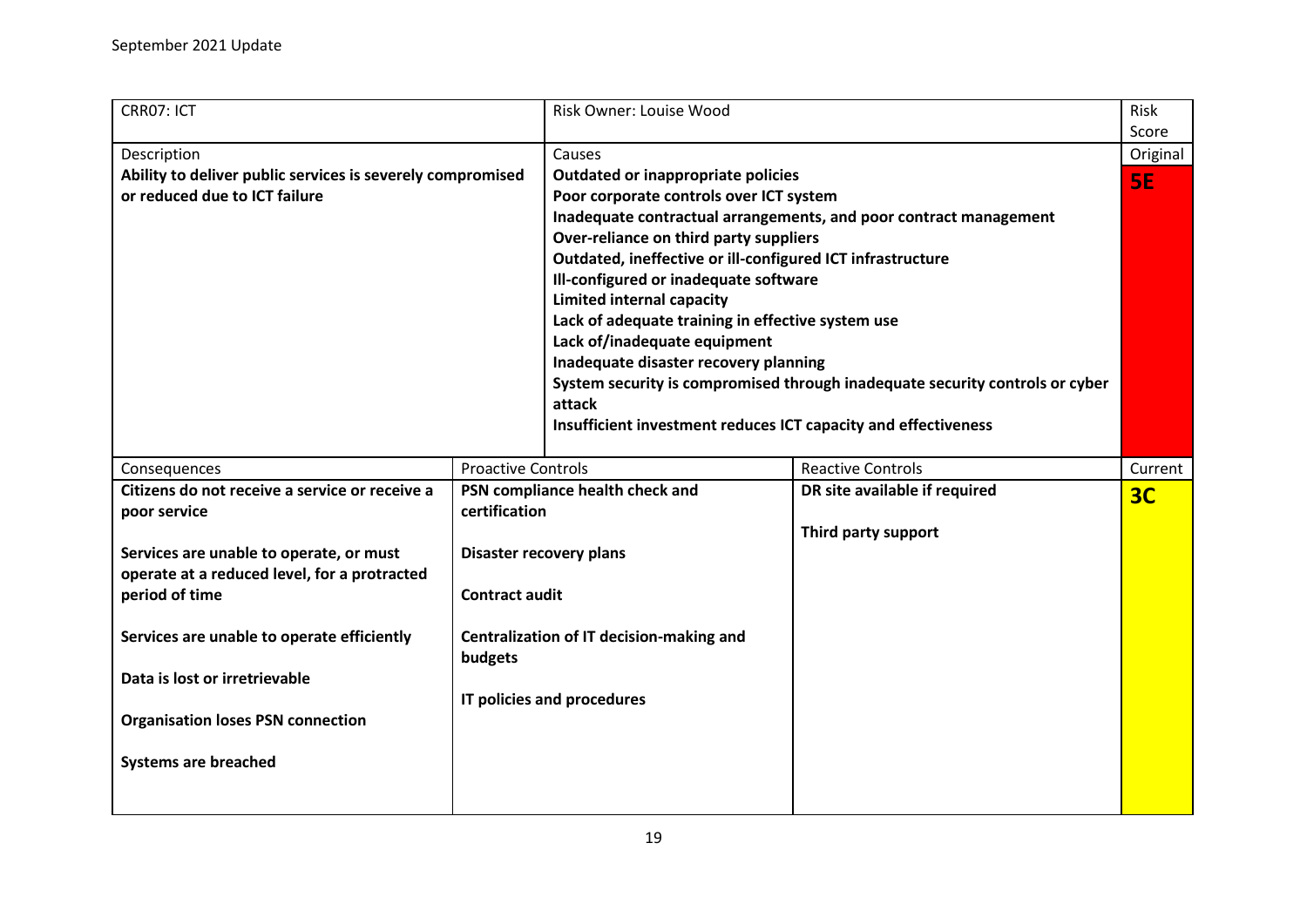| CRR07: ICT                                                                                       | Risk Owner: Louise Wood | Risk   |
|--------------------------------------------------------------------------------------------------|-------------------------|--------|
|                                                                                                  |                         | Score  |
| <b>Mitigating Actions</b>                                                                        |                         | Target |
| <b>External service review and reporting</b>                                                     |                         | 2C     |
| Annual third party health check and implementation of actions                                    |                         |        |
| Maintenance of software and systems within service support dates                                 |                         |        |
| Ongoing investment in cloud and SaaS                                                             |                         |        |
| Training and development of staff in appropriate use of systems and software, including security |                         |        |
| <b>Links with National Cyber Security Centre</b>                                                 |                         |        |
| <b>Testing of DR arrangements</b>                                                                |                         |        |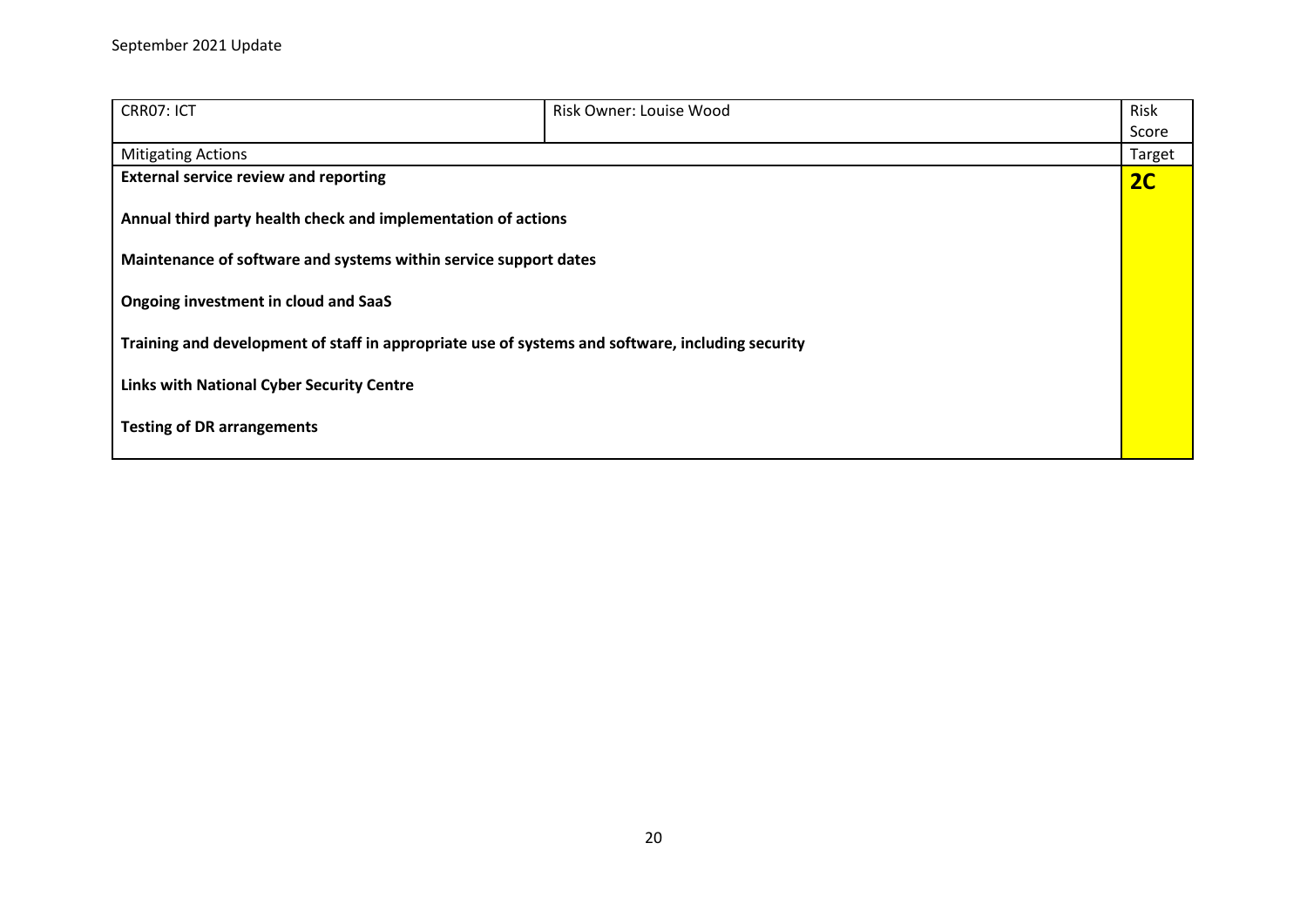<span id="page-20-0"></span>

| <b>CRR08: Contracts and Procurement</b>                   |                                                | Risk Owner: Simon Copley                                      |                                                                              | Risk<br>Score  |
|-----------------------------------------------------------|------------------------------------------------|---------------------------------------------------------------|------------------------------------------------------------------------------|----------------|
| Description                                               |                                                | Causes                                                        |                                                                              | Original       |
| Failure to ensure that effective procurement and contract |                                                | Lack of awareness and ownership across the Council            |                                                                              | <b>5D</b>      |
| management is carried out across the Council              |                                                | <b>Outdated policies and procedures</b>                       |                                                                              |                |
| Brexit risk to procurement and supply chain               |                                                | The UK leaving the EU (Brexit) with no trading deals in place |                                                                              |                |
| Consequences                                              | <b>Proactive Controls</b>                      |                                                               | <b>Reactive Controls</b>                                                     | Current        |
| <b>Inability to deliver Value for Money</b>               | <b>Contracts Register</b>                      |                                                               | <b>Review of expired contracts</b>                                           | 3 <sub>C</sub> |
| Risk of breaking procurement law and<br>regulation        |                                                | Quarterly update and review                                   | Retrospective permissions applied for                                        |                |
| <b>Financial penalties</b>                                |                                                | <b>Wider Partnership arrangements</b>                         | Review of projects due out to the market at<br>the time the UK leaves the EU |                |
| Less effective contracts/contract                         |                                                | Increase the regularity of supplier risk                      |                                                                              |                |
| management                                                |                                                | assessments, from annual to bi-annual or                      |                                                                              |                |
|                                                           |                                                | quarterly, dependent on the strategic                         |                                                                              |                |
| <b>Missed opportunities</b>                               | importance of the contract.                    |                                                               |                                                                              |                |
| The result of the Brexit negotiations could               | Work with legal services to understand         |                                                               |                                                                              |                |
| have a negative impact on the Council's                   | financial and legal the impact of non-         |                                                               |                                                                              |                |
| supply chain, both with direct tier 1 suppliers           |                                                | compliant contracts or those operating on                     |                                                                              |                |
| and their sub-contractor network.                         |                                                | suppliers' terms and conditions.                              |                                                                              |                |
| Existing supply contracts may be impacted by              |                                                | Early engagement with supply markets when                     |                                                                              |                |
| changes in regulation, or legal requirements.             |                                                | we are looking to tender.                                     |                                                                              |                |
| Assurance of Supply - risk that a complete                |                                                | Review of the services the council delivers to                |                                                                              |                |
| failure in supply of the goods / service (e.g.            | assess the potential impact on specific supply |                                                               |                                                                              |                |
| Carillion) from key suppliers could be felt.              | chains.                                        |                                                               |                                                                              |                |
| Service levels may be impacted negatively by              |                                                | Early supplier engagement should identify                     |                                                                              |                |
| any changes in the Supply Chain or access to              |                                                | areas of cost increase that need to be                        |                                                                              |                |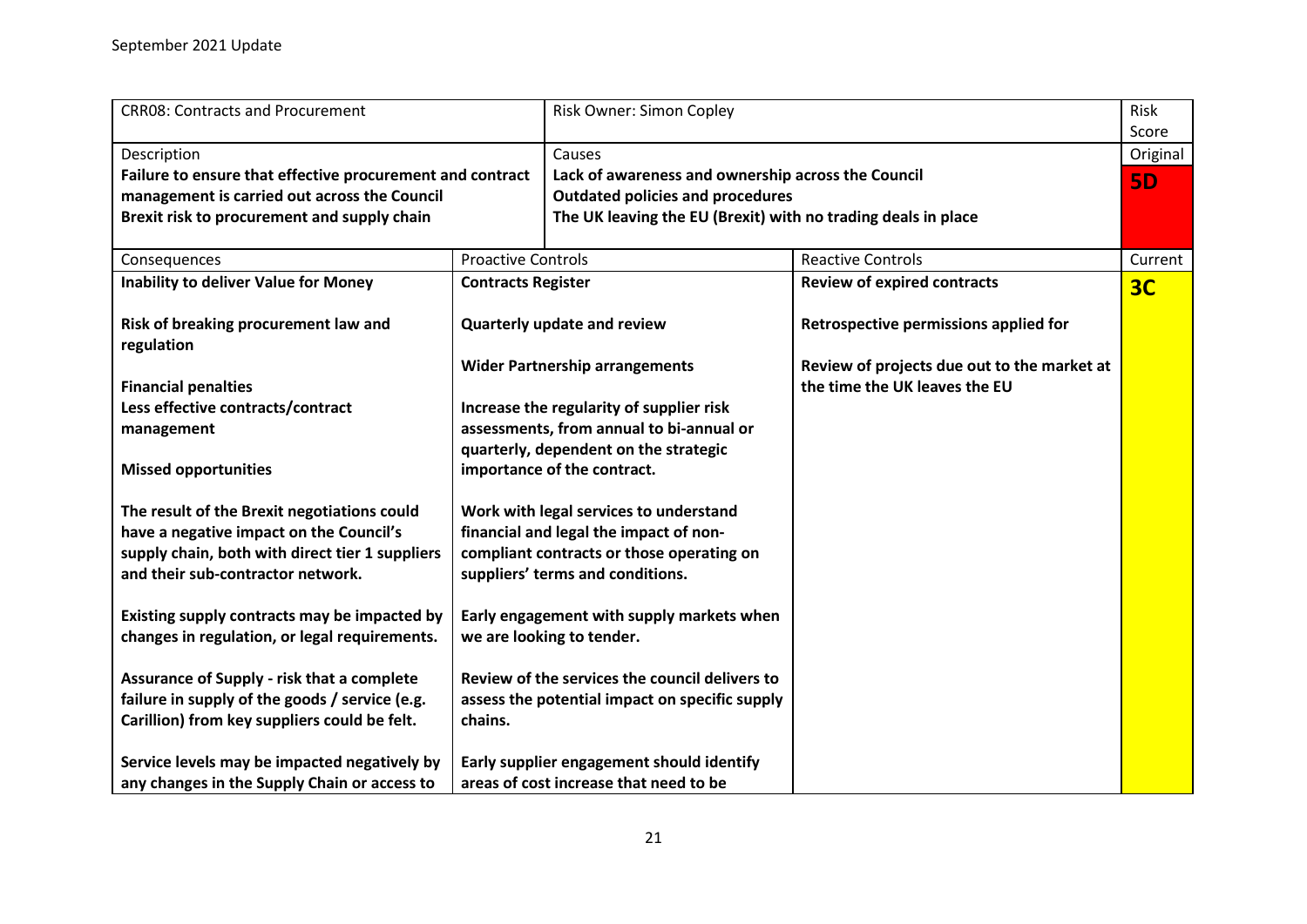| <b>CRR08: Contracts and Procurement</b>                                                                                                                                                                                                                                                                                                                                                                                                                                                                                                                                                                                                                                                    |                                                                                                                                         | Risk Owner: Simon Copley |  | Risk<br>Score |
|--------------------------------------------------------------------------------------------------------------------------------------------------------------------------------------------------------------------------------------------------------------------------------------------------------------------------------------------------------------------------------------------------------------------------------------------------------------------------------------------------------------------------------------------------------------------------------------------------------------------------------------------------------------------------------------------|-----------------------------------------------------------------------------------------------------------------------------------------|--------------------------|--|---------------|
| workers, particularly in low skilled<br>categories.<br>Financial risk need to consider if any supply<br>changes will drive up costs of the Goods /<br>Services/Works in the short/medium/long<br>term.                                                                                                                                                                                                                                                                                                                                                                                                                                                                                     | factored into budget control and or change in<br>requirements.<br>New partnership in place with NYCC to<br>deliver procurement services |                          |  |               |
| <b>Mitigating Actions</b>                                                                                                                                                                                                                                                                                                                                                                                                                                                                                                                                                                                                                                                                  |                                                                                                                                         |                          |  | Target        |
| Review contract procedure rules                                                                                                                                                                                                                                                                                                                                                                                                                                                                                                                                                                                                                                                            |                                                                                                                                         |                          |  | 2B            |
| Ensure all staff with authority for procurement and contracts are appropriately trained and are aware of their responsibilities<br>Draw up new Procurement and Contract Management Strategy (taking into account healthcheck) and Action Plan to ensure that Value of<br>Money is a key requirement and that relevant staff take a commercial approach to purchasing. This will also encompass a detailed spend<br>analysis to identify and deliver savings.<br>Networking with relevant groups and other local authorities to ensure we are aware of important developments and to share and learn<br>from good practice and review shared agreements<br>Regular reporting on performance |                                                                                                                                         |                          |  |               |
| Review of shared service arrangements to ensure they are fit for purpose, including Internal Audit reports                                                                                                                                                                                                                                                                                                                                                                                                                                                                                                                                                                                 |                                                                                                                                         |                          |  |               |
| Undertake Supplier analysis, segment and understand our supplier base. See where your critical suppliers are, and even look at who<br>supplies our suppliers. If there are EU companies in that mix, understand how that could impact the rest of our flow.                                                                                                                                                                                                                                                                                                                                                                                                                                |                                                                                                                                         |                          |  |               |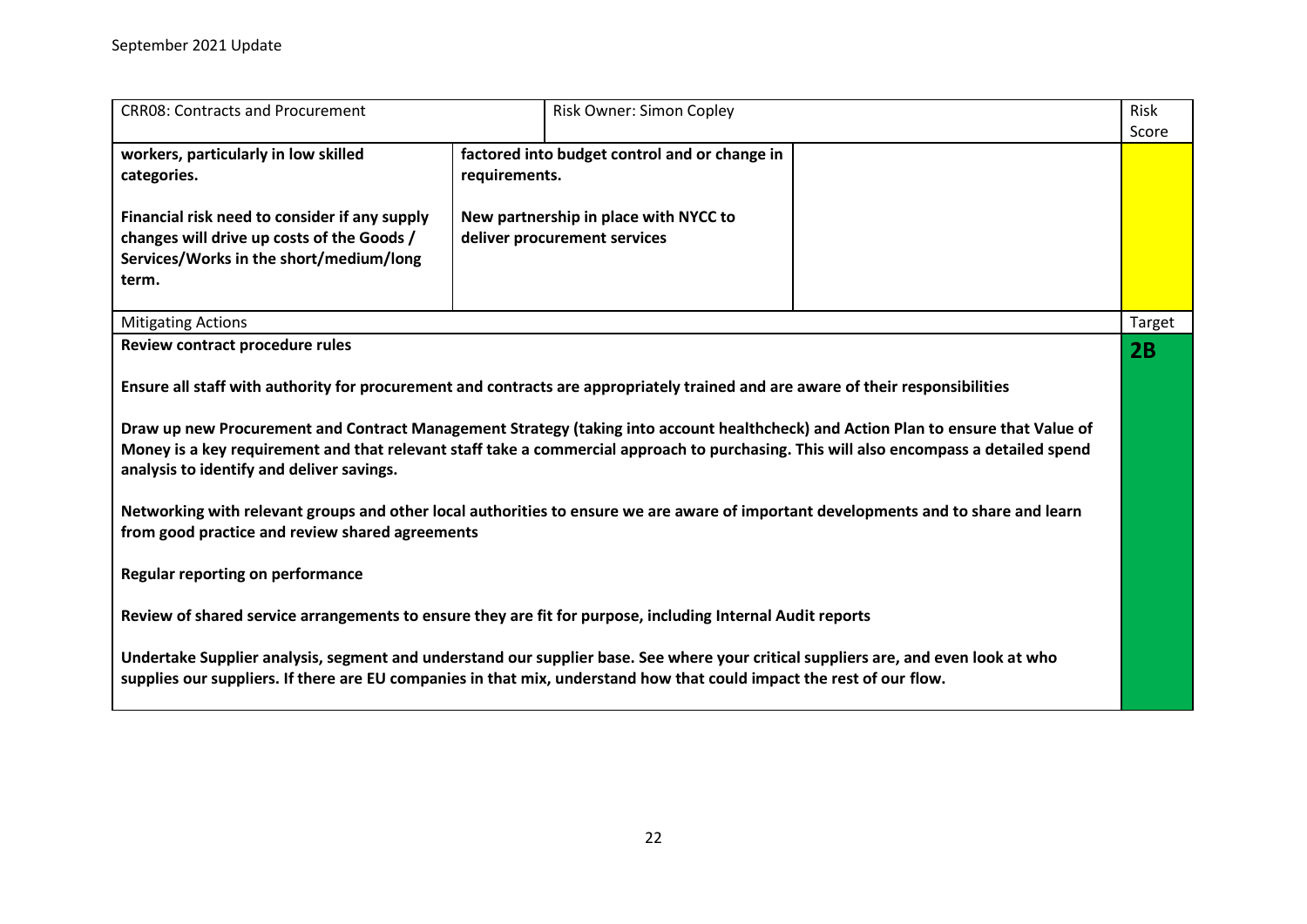<span id="page-22-0"></span>

| CRR09: Major Events/Incidents (non-Covid)                   |                           | Risk Owner: Margaret Wallace                          |                                                 | Risk<br>Score |
|-------------------------------------------------------------|---------------------------|-------------------------------------------------------|-------------------------------------------------|---------------|
| Description                                                 |                           | Causes                                                |                                                 | Original      |
| Failure to respond to major regional, national or global    |                           | Lack of senior officer and workforce capacity         |                                                 | <b>5E</b>     |
| events and incidents - and to learn from previous incidents |                           | Lack of business support                              |                                                 |               |
|                                                             |                           | Poor networking                                       |                                                 |               |
|                                                             |                           | Lack of IT capacity                                   |                                                 |               |
|                                                             |                           | Lack of policy and horizon scanning function          |                                                 |               |
|                                                             |                           | Unknown and unpredicted events e.g. natural disasters |                                                 |               |
|                                                             |                           | Potentially foreseeable events, e.g.:                 |                                                 |               |
|                                                             |                           | <b>Carbon emissions</b>                               |                                                 |               |
|                                                             |                           | <b>Local Government reorganisation</b>                |                                                 |               |
|                                                             |                           | Government policy - major change of direction         |                                                 |               |
|                                                             |                           | Scale of natural disaster e.g. flooding               |                                                 |               |
|                                                             |                           | Sustained periods of inclement weather                |                                                 |               |
|                                                             |                           |                                                       |                                                 |               |
| Consequences                                                | <b>Proactive Controls</b> |                                                       | <b>Reactive Controls</b>                        | Current       |
| Lack of staff capacity to deliver services                  |                           | Membership of regional/sub-regional                   | <b>Briefing papers for Strategic Management</b> | <b>5D</b>     |
|                                                             | response structures       |                                                       | <b>Board and Elected Members on immediate</b>   |               |
| Lack of funding to deliver services                         |                           |                                                       | and urgent issues relating to major change      |               |
|                                                             |                           | Membership of expert bodies that lobby                | and incidents                                   |               |
| Unable to cope with reduced (or increased)                  |                           | Government and provide updates and                    |                                                 |               |
| funding                                                     |                           | guidance during period of crisis e.g. DCN,            | Participation in civil contingency planning     |               |
|                                                             | <b>LGA</b>                |                                                       | and delivery - Strategic Command Group,         |               |
| Not able to lobby appropriately                             |                           |                                                       | <b>Tactical Command Group for York and</b>      |               |
|                                                             |                           | Allocation of finance to address key issues           | <b>North Yorkshire</b>                          |               |
| Delays in responding to / implementing new                  |                           |                                                       |                                                 |               |
| requirements                                                |                           | <b>Cross department and cross-agency working</b>      | Participation in region/sub-regional            |               |
|                                                             |                           | Membership of expert bodies to guide our              | response groups                                 |               |
| Costs arising from lack of pre-agreements                   |                           | response to policy development                        |                                                 |               |
| and agreed policy/processes                                 |                           |                                                       | Learning form table top exercises/previous      |               |
|                                                             |                           | Attendance at seminars, workshops and                 | events                                          |               |
| <b>Missed opportunities</b>                                 |                           | professional development                              |                                                 |               |
|                                                             |                           |                                                       |                                                 |               |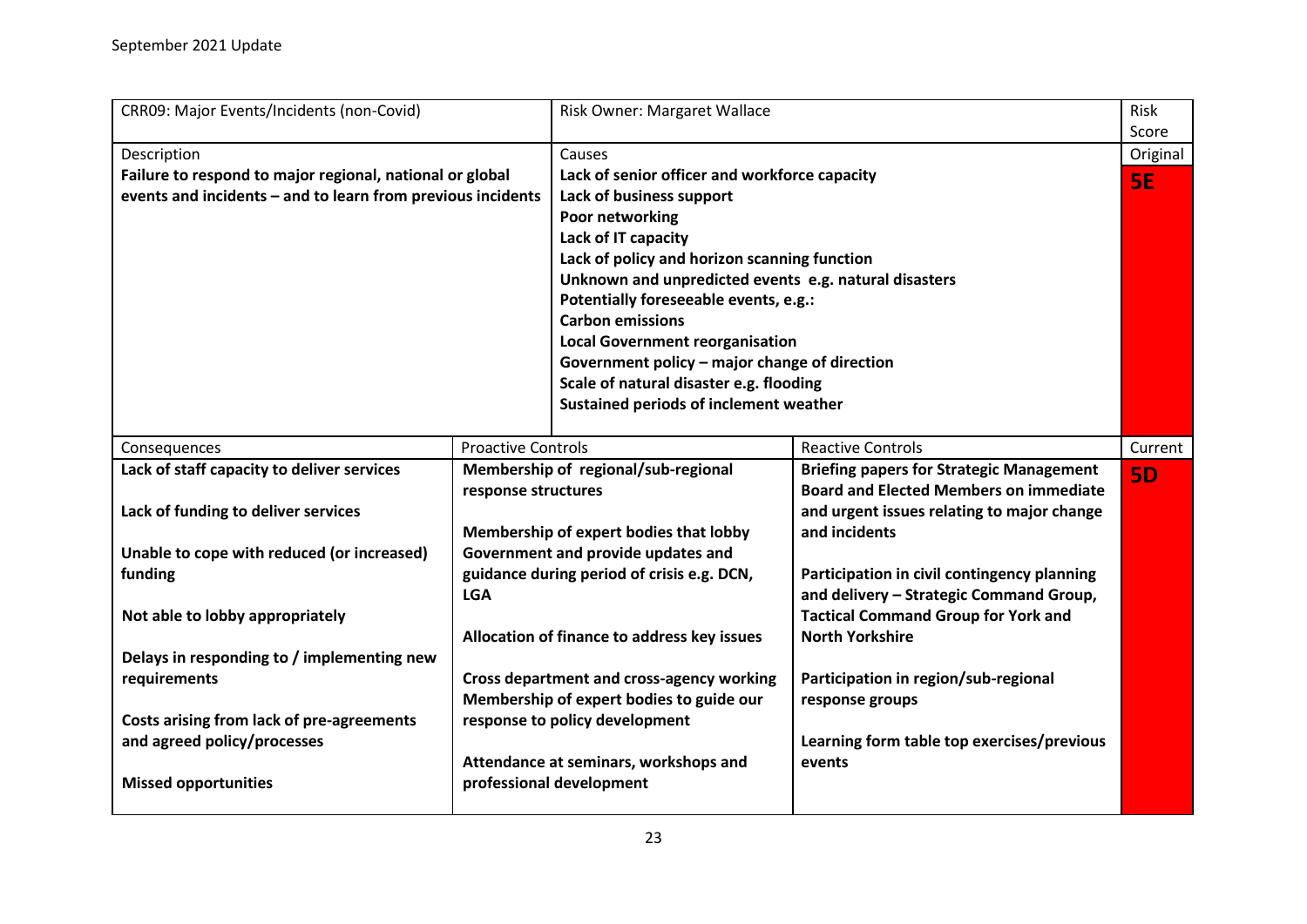| CRR09: Major Events/Incidents (non-Covid)                                                 | Risk Owner: Margaret Wallace                                                                                                     | Risk<br>Score |
|-------------------------------------------------------------------------------------------|----------------------------------------------------------------------------------------------------------------------------------|---------------|
| Death and / or failure to protect public                                                  | Attendance of various Yorkshire and the                                                                                          |               |
| health                                                                                    | Humber/ NY and Yorkshire-wide meetings                                                                                           |               |
|                                                                                           | i.e. Leaders, Chief Executives Group                                                                                             |               |
| Increased risk of flooding and other natural                                              |                                                                                                                                  |               |
| disasters                                                                                 | Regular liaison with partnership bodies e.g.<br>the LEP                                                                          |               |
| Lack of ability to deliver civil contingency<br>partnership accountabilities              | <b>Climate Change Action Plan</b>                                                                                                |               |
| Inability to support local communities and<br>businesses to recover from major changes or | Participation in civil contingency planning<br>and delivery, e.g. Strategic Recovery Group                                       |               |
| incidents                                                                                 | for York and North Yorkshire                                                                                                     |               |
|                                                                                           | Learning from previous incidents                                                                                                 |               |
| <b>Mitigating Actions</b>                                                                 |                                                                                                                                  | Target        |
|                                                                                           | Networking with relevant groups and other local authorities to ensure we are consistent and sharing and learn from good practice | 4D            |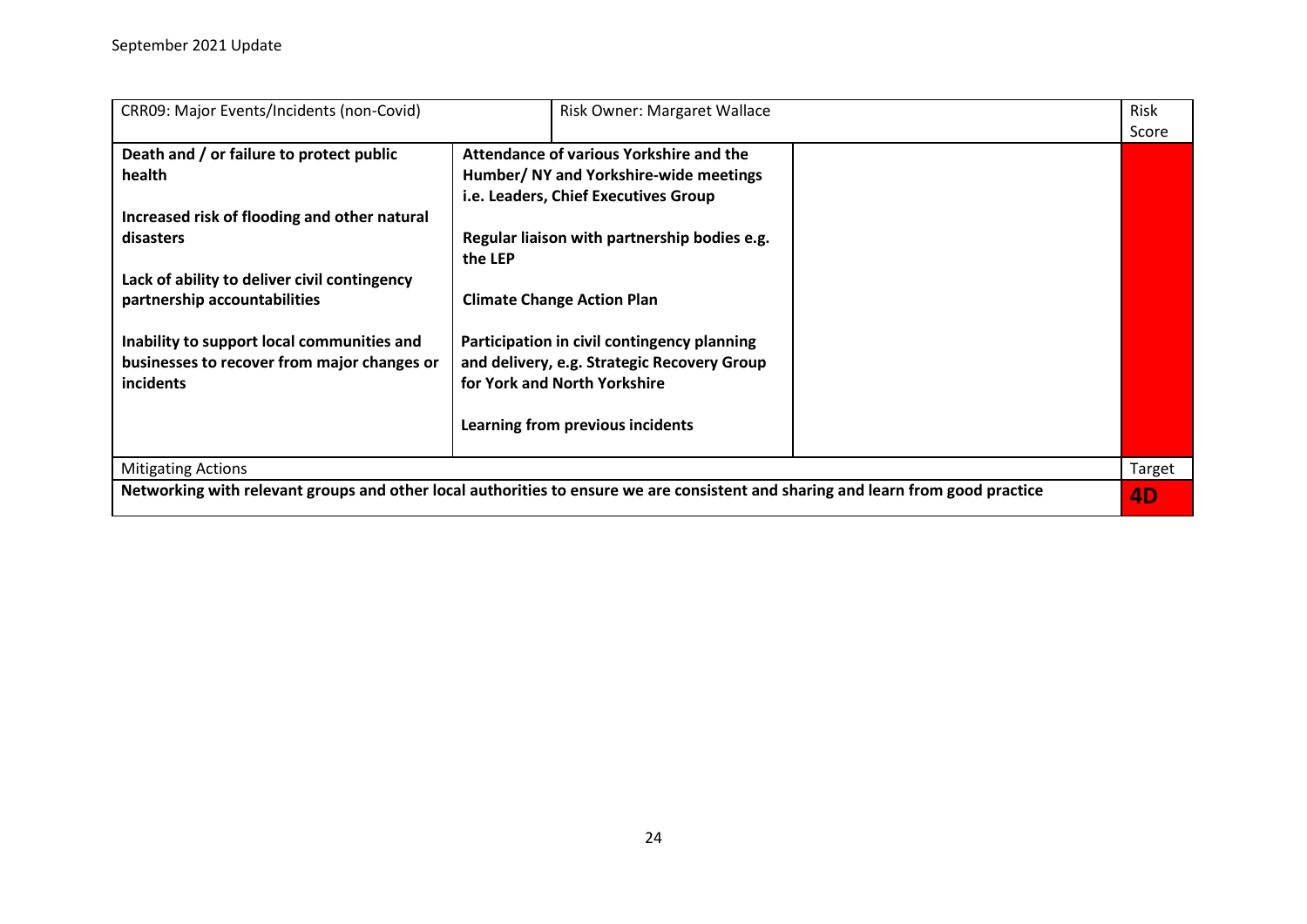<span id="page-24-0"></span>

| CRR10: Job Creation, Economic Sustainability and Growth                                                                                                                                                                                                |                                     | Risk Owner: Phillip Spurr                                                                                                                                                                          |                                                                       | Risk      |
|--------------------------------------------------------------------------------------------------------------------------------------------------------------------------------------------------------------------------------------------------------|-------------------------------------|----------------------------------------------------------------------------------------------------------------------------------------------------------------------------------------------------|-----------------------------------------------------------------------|-----------|
|                                                                                                                                                                                                                                                        |                                     |                                                                                                                                                                                                    |                                                                       | Score     |
| Description<br>Failure to support business and the growth/retention of<br>jobs locally as the district recovers from the Covid<br>pandemic; failure to take advantage of the benefits of<br>national (e.g. a York/North Yorkshire devolution deal) and |                                     | Causes                                                                                                                                                                                             |                                                                       | Original  |
|                                                                                                                                                                                                                                                        |                                     | Failure to recognise the scale of the Covid economic shock and respond<br>accordingly<br>Failure to recognise the opportunities offered by devolution and from the<br>new arrangements with the EU |                                                                       |           |
|                                                                                                                                                                                                                                                        |                                     |                                                                                                                                                                                                    |                                                                       |           |
|                                                                                                                                                                                                                                                        |                                     |                                                                                                                                                                                                    | Lack of effective engagement with partner agencies within and beyond  |           |
|                                                                                                                                                                                                                                                        |                                     | <b>Ryedale</b>                                                                                                                                                                                     |                                                                       |           |
|                                                                                                                                                                                                                                                        |                                     |                                                                                                                                                                                                    | Failure to engage effectively in shaping a final devolution deal      |           |
|                                                                                                                                                                                                                                                        |                                     |                                                                                                                                                                                                    | Failure to secure sufficient Government funding to address key issues |           |
|                                                                                                                                                                                                                                                        |                                     |                                                                                                                                                                                                    | Lack of financial and staffing capacity deliver required actions      |           |
|                                                                                                                                                                                                                                                        |                                     |                                                                                                                                                                                                    |                                                                       |           |
| Consequences                                                                                                                                                                                                                                           |                                     | <b>Proactive Controls</b>                                                                                                                                                                          | <b>Reactive Controls</b>                                              | Current   |
| <b>Economic underperformance leading to business</b>                                                                                                                                                                                                   | New corporate plan reflects         |                                                                                                                                                                                                    | Briefing papers for Elected Members and,                              | <b>3D</b> |
| failures and job losses                                                                                                                                                                                                                                | opportunities/priorities in each of |                                                                                                                                                                                                    | <b>Strategic Management Board provided on a</b>                       |           |
|                                                                                                                                                                                                                                                        | these areas                         |                                                                                                                                                                                                    | regular basis on each of these issues                                 |           |
| Adverse social and health consequences                                                                                                                                                                                                                 |                                     |                                                                                                                                                                                                    |                                                                       |           |
|                                                                                                                                                                                                                                                        |                                     | Development and delivery of a                                                                                                                                                                      | Ongoing participation in working groups,                              |           |
| Decline/stagnation in district town centres                                                                                                                                                                                                            |                                     | comprehensive Ryedale post-Covid                                                                                                                                                                   | fora and partnerships helping to direct these                         |           |
|                                                                                                                                                                                                                                                        |                                     | economic recovery plan                                                                                                                                                                             | activities                                                            |           |
| Decline in key economic sectors, including                                                                                                                                                                                                             |                                     |                                                                                                                                                                                                    |                                                                       |           |
| agriculture/manufacturing/services/retail, leisure                                                                                                                                                                                                     |                                     | Effective provision of business                                                                                                                                                                    | Ongoing activity to ensure that strategic                             |           |
| and hospitality                                                                                                                                                                                                                                        |                                     | support - both financial and                                                                                                                                                                       | plans reflect emerging policy direction                               |           |
|                                                                                                                                                                                                                                                        | non-financial                       |                                                                                                                                                                                                    |                                                                       |           |
| Inability to deliver key infrastructure                                                                                                                                                                                                                |                                     |                                                                                                                                                                                                    | Regular performance monitoring, with                                  |           |
| improvements                                                                                                                                                                                                                                           |                                     | Full engagement with district, regional                                                                                                                                                            | mitigating actions taken                                              |           |
|                                                                                                                                                                                                                                                        |                                     | and national partners to deliver                                                                                                                                                                   |                                                                       |           |
| Inability to deliver low carbon initiatives                                                                                                                                                                                                            |                                     | economic recovery - e.g.                                                                                                                                                                           | <b>Briefing papers for Elected Members and,</b>                       |           |
|                                                                                                                                                                                                                                                        |                                     | LEP/NYCC/national                                                                                                                                                                                  | <b>Strategic Management Board provided on a</b>                       |           |
| Ryedale becomes an unattractive location for                                                                                                                                                                                                           |                                     | Government/funding agencies                                                                                                                                                                        | regular basis on each of these issues                                 |           |
| investment, and for people to live, work, invest                                                                                                                                                                                                       |                                     |                                                                                                                                                                                                    |                                                                       |           |
| and visit                                                                                                                                                                                                                                              |                                     |                                                                                                                                                                                                    |                                                                       |           |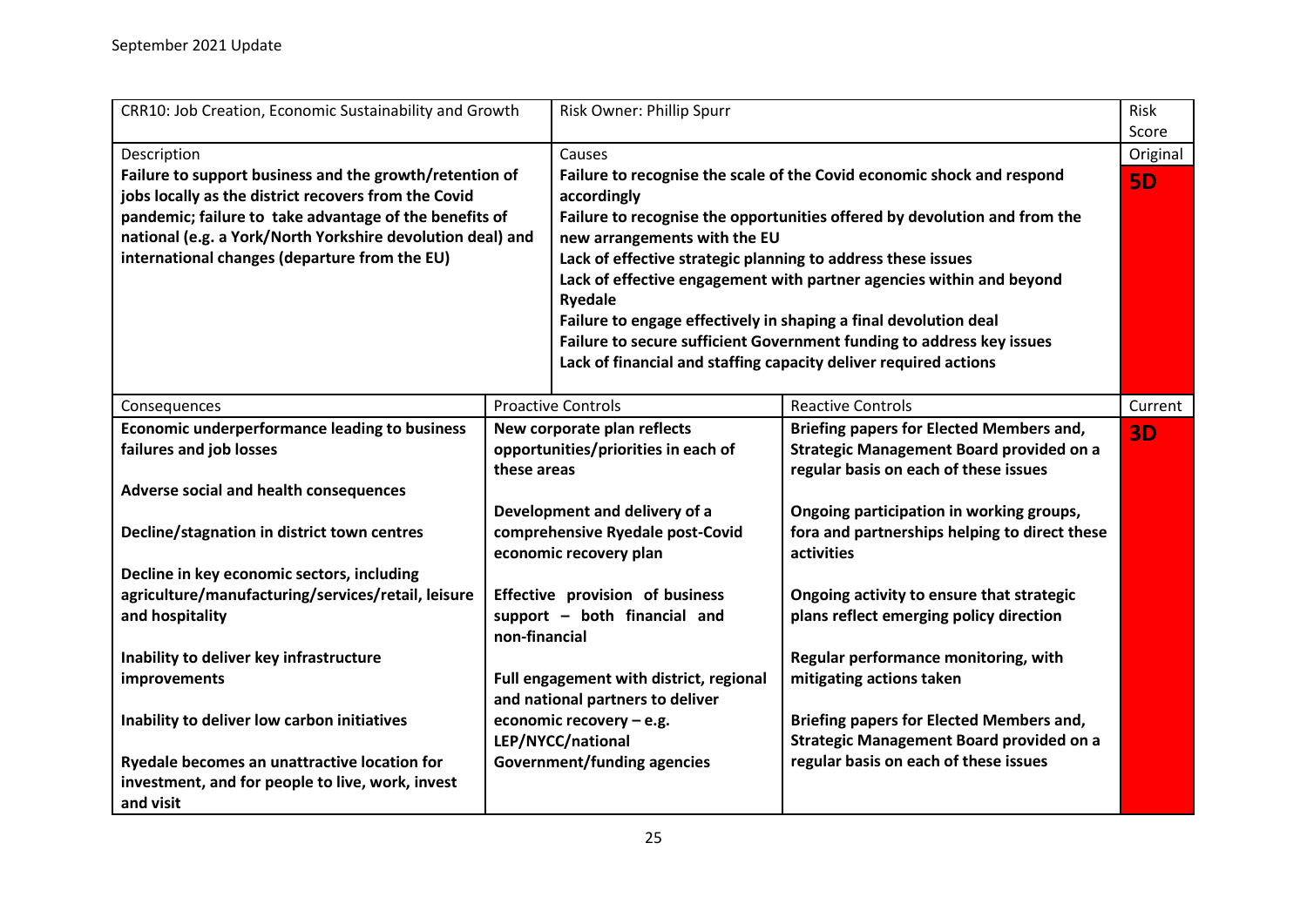| CRR10: Job Creation, Economic Sustainability and Growth                                                                               | Risk Owner: Phillip Spurr                                                                                                                             |                                                                                                                         | Risk<br>Score |
|---------------------------------------------------------------------------------------------------------------------------------------|-------------------------------------------------------------------------------------------------------------------------------------------------------|-------------------------------------------------------------------------------------------------------------------------|---------------|
| Increased loss of young people seeking economic<br>opportunities elsewhere                                                            | Securing of additional investment - eg.<br>Levelling Up[/Community Renewal<br><b>Fund resources</b>                                                   | Lobbying of local, regional and national<br>partners to increase support and resources<br>to promote increased economic |               |
| <b>Increased unemployment</b>                                                                                                         | Proactive lobbying to ensure that                                                                                                                     | sustainability                                                                                                          |               |
| Loss of investment/business as it seeks<br>opportunities elsewhere<br>Reputational risks - to the council and to the                  | Government funding support is<br>maximised for all Ryedale economic<br>sectors including manufacturing,<br>services, retail, leisure and hospitality, |                                                                                                                         |               |
| wider district                                                                                                                        | tourism and culture                                                                                                                                   |                                                                                                                         |               |
| Loss of public confidence in the council                                                                                              | Proactive engagement to shape the<br>asks of the York/North Yorkshire                                                                                 |                                                                                                                         |               |
| <b>Recruitment difficulties</b>                                                                                                       | devolution deal/local government<br>reorganisation to ensure that benefits                                                                            |                                                                                                                         |               |
| Price uncertainty and supply chain difficulties                                                                                       | to Ryedale are maximised                                                                                                                              |                                                                                                                         |               |
| Price pressures from contractors, increased<br>demands on services from customers and<br>businesses<br>Loss of revenue to the council | Utilisation of guidance upon Britain's<br>future relationship with the EU on<br>specific areas such as<br>trade/procurement/funding<br>programmes     |                                                                                                                         |               |
|                                                                                                                                       | Progress on all actions monitored and<br>reported to Strategic Management<br><b>Board and to Members of a regular</b><br>basis                        |                                                                                                                         |               |
|                                                                                                                                       |                                                                                                                                                       |                                                                                                                         |               |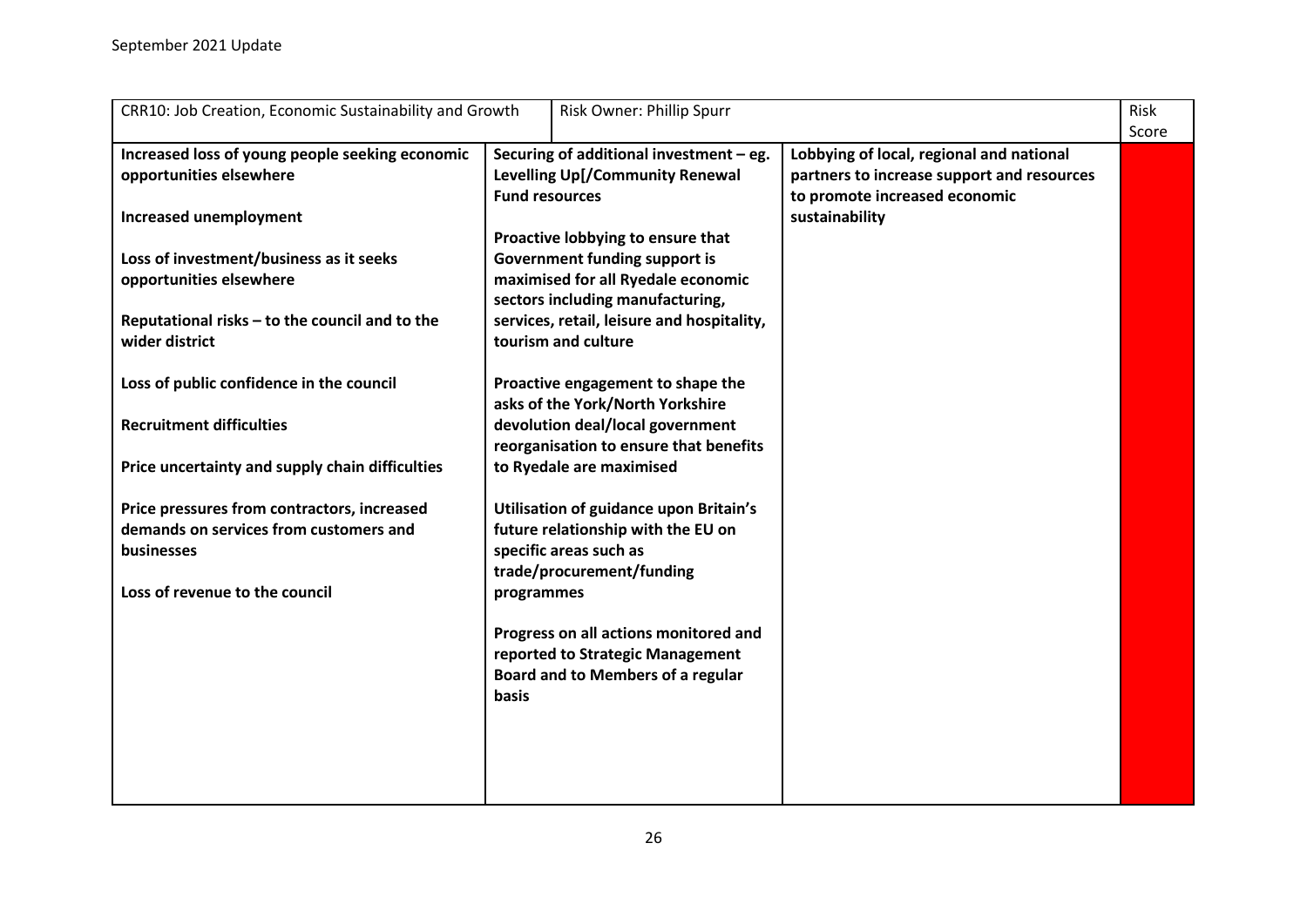| CRR10: Job Creation, Economic Sustainability and Growth                                                                                                                                                        | Risk Owner: Phillip Spurr                                                                                                                 | Risk   |  |
|----------------------------------------------------------------------------------------------------------------------------------------------------------------------------------------------------------------|-------------------------------------------------------------------------------------------------------------------------------------------|--------|--|
|                                                                                                                                                                                                                |                                                                                                                                           | Score  |  |
| <b>Mitigating Actions</b>                                                                                                                                                                                      |                                                                                                                                           | Target |  |
| support business health, jobs and livelihoods in the post Covid/post-EU transition periods                                                                                                                     | Work with businesses, partner agencies and Government to ensure that funding is maximised, support is in place and plans are delivered to | 3C     |  |
|                                                                                                                                                                                                                | Engage in partnership groups/fora to ensure effective planning and delivery of cross-North Yorkshire economic recovery initiatives        |        |  |
| Report on an ongoing basis to central Government on Covid/post EU transition economic impacts                                                                                                                  |                                                                                                                                           |        |  |
|                                                                                                                                                                                                                | Play a full role in negotiations with Government to agree devolution asks and shape local government reorganisation proposals             |        |  |
| Participate in engagement activities arranged by Government upon planning for the future relationship with the EU; review impact on the<br>Council and report regularly to Members/Strategic Management Board. |                                                                                                                                           |        |  |
| New EU relationship - continue to receive notification on emerging guidance on areas affecting Local Government, review impact on the<br>Council and report regularly on this to Management Board              |                                                                                                                                           |        |  |
| Workforce: monitor the potential impact on recruitment in particular and put together an appropriate action plan if required<br>Prepare and implement Corporate new EU relationship Readiness Action Plan      |                                                                                                                                           |        |  |
| As part of the budget setting process, consider the impact of post-Covid economic recovery work, devolution/local government<br>reorganisation proposals and the impact of the new relationship with the EU    |                                                                                                                                           |        |  |
| Continue to ensure that key messages/information in each of these areas is publicised both internally and externally.                                                                                          |                                                                                                                                           |        |  |
| regularly to Members/Strategic Management Board.                                                                                                                                                               | Participate in engagement activities arranged by Government upon planning for the future; review impact on the Council and report         |        |  |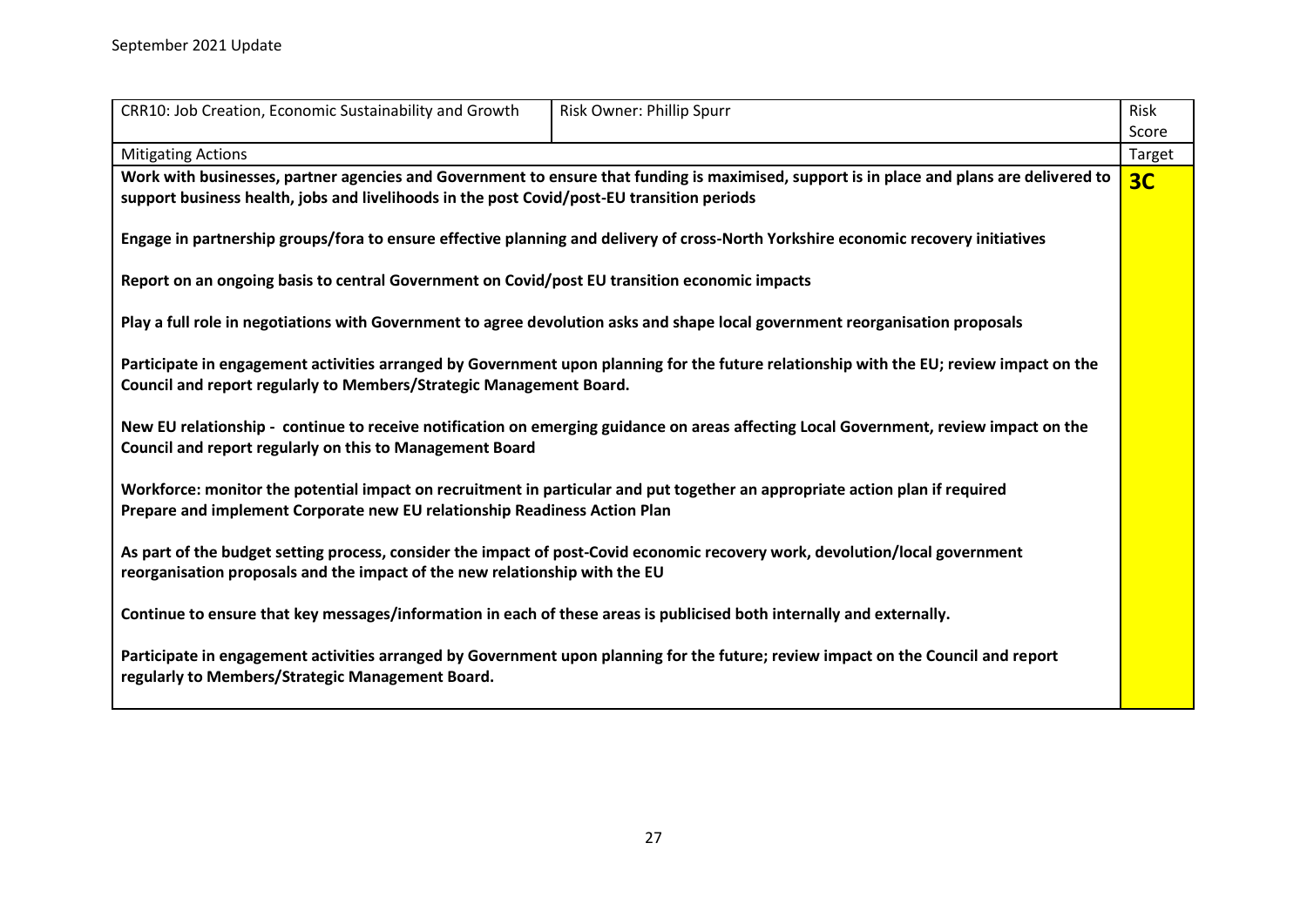<span id="page-27-0"></span>

| <b>CRR11: Safeguarding</b>                                             |                                                   | Risk Owner: Margaret Wallace                                                 |                                                                                  | Risk<br>Score  |
|------------------------------------------------------------------------|---------------------------------------------------|------------------------------------------------------------------------------|----------------------------------------------------------------------------------|----------------|
|                                                                        |                                                   | Causes                                                                       |                                                                                  |                |
| Description                                                            |                                                   |                                                                              |                                                                                  | Original       |
| <b>Failure to ensure Safeguarding</b>                                  |                                                   | Lack of awareness and ownership across the Council                           |                                                                                  |                |
| (Children and Adults), risk of death or injury to                      |                                                   | <b>Outdated policies and procedures</b>                                      |                                                                                  | <b>5D</b>      |
| children/adults, through inappropriate practices, care or<br>attention |                                                   | followed                                                                     | Lack of assurance that written policies and procedures are actually being        |                |
|                                                                        |                                                   | Contact details in the Safeguarding Policy are not up to date                |                                                                                  |                |
|                                                                        |                                                   | Training records are not adequate                                            |                                                                                  |                |
|                                                                        |                                                   |                                                                              | Compulsory attendance at safeguarding training for members has not been          |                |
|                                                                        |                                                   | monitored and enforced.                                                      |                                                                                  |                |
|                                                                        |                                                   | No clear list of DBS checks necessary for staff                              |                                                                                  |                |
|                                                                        |                                                   |                                                                              | Updating the guidance available to employees in respect of convictions.          |                |
|                                                                        |                                                   |                                                                              | Safeguarding arrangements are not included in contracts as standard              |                |
|                                                                        |                                                   |                                                                              | Regular refresher training about information security and internet usage         |                |
|                                                                        |                                                   | The Whistleblowing Policy needs to be updated                                |                                                                                  |                |
|                                                                        |                                                   |                                                                              |                                                                                  |                |
| Consequences                                                           | <b>Proactive Controls</b>                         |                                                                              | <b>Reactive Controls</b>                                                         | Current        |
| Poorer outcomes for children and adults                                | <b>Internal Audit undertaken</b>                  |                                                                              | Annual check on safeguarding terms or                                            | 3 <sub>C</sub> |
|                                                                        |                                                   |                                                                              | reference/ policy                                                                |                |
| Impact on statutory responsibilities and                               |                                                   | Quarterly safeguarding meetings are place                                    |                                                                                  |                |
| regulatory judgement                                                   |                                                   | with representatives from each service areas                                 | Annual review of contract management for                                         |                |
|                                                                        |                                                   |                                                                              | safeguarding clause                                                              |                |
| Complaints/claims/litigation                                           |                                                   | Quarterly meeting in place with elected                                      |                                                                                  |                |
|                                                                        | members leads                                     |                                                                              | Annual review of safeguarding training                                           |                |
| <b>Increased costs</b>                                                 |                                                   |                                                                              |                                                                                  |                |
|                                                                        | <b>SMART Safeguarding action plan in place to</b> |                                                                              |                                                                                  |                |
|                                                                        |                                                   |                                                                              | Policies and procedures will be reviewed on                                      |                |
| <b>Adverse publicity</b>                                               |                                                   | mitigate risk and address any issues                                         | an annual basis to ensure they are kept up                                       |                |
|                                                                        |                                                   |                                                                              | to date with new legislation/guidance and                                        |                |
| <b>Reputation damage</b>                                               |                                                   | Quarterly reports to SMB on safeguarding                                     | version control will be introduced to ensure                                     |                |
|                                                                        |                                                   |                                                                              | annual review undertaken                                                         |                |
| <b>Adverse effect on the Council's</b>                                 |                                                   | HR policies updated, and placed on Bob, all                                  |                                                                                  |                |
| partners and providers                                                 |                                                   | staff have read and understood the policy,<br>and this is recorded centrally | Safeguarding action plan/report will report<br>quarterly to SMB and Overview and |                |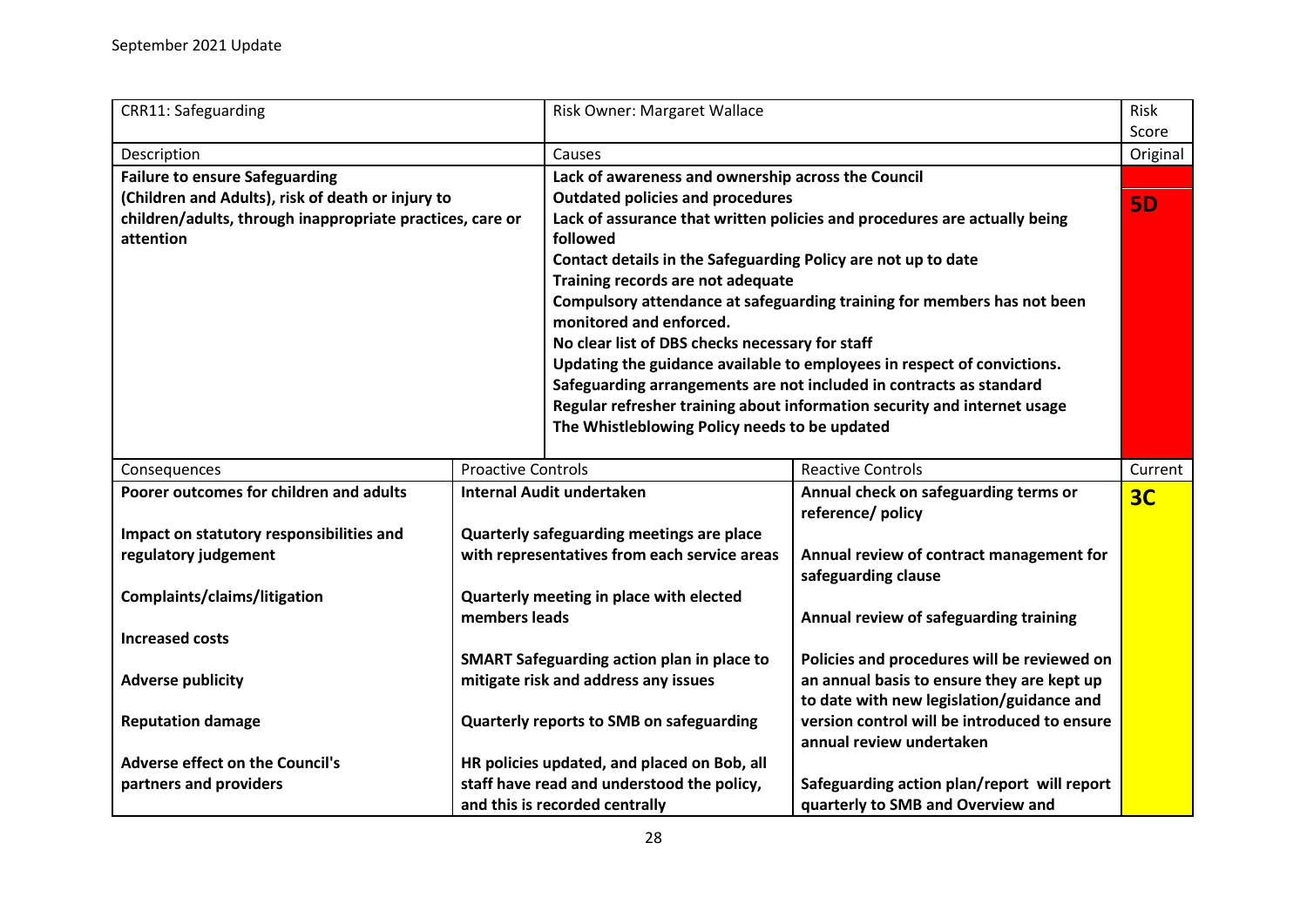| <b>CRR11: Safeguarding</b>                                                                                                                                                                                                                                   |                                                                                             | Risk Owner: Margaret Wallace |        |  |
|--------------------------------------------------------------------------------------------------------------------------------------------------------------------------------------------------------------------------------------------------------------|---------------------------------------------------------------------------------------------|------------------------------|--------|--|
| <b>Adverse effect on morale</b>                                                                                                                                                                                                                              | <b>Training records updated</b><br>Safeguarding training records being updated<br>centrally | <b>Scrutiny Committee</b>    |        |  |
| <b>Mitigating Actions</b>                                                                                                                                                                                                                                    |                                                                                             |                              | Target |  |
| Quarterly meeting set up and attended by all manager (service rep) to highlight awareness and ownership across the Council<br>New policy and procedure drafted and distributed to all managers and staff and placed on BOB                                   |                                                                                             |                              | 2B     |  |
| Record of employee havening read and understood the new safeguarding policy recorded across the council centrally and checked<br>quarterly for staff who have left or started with the council<br>Contact details in the Safeguarding Policy are now updated |                                                                                             |                              |        |  |
| Guidance drafted from HR of necessity for DBS checks and assessment, all managers checking JD, risk assessing and ensuring safe<br>recruitment practices put in place                                                                                        |                                                                                             |                              |        |  |
| The Whistleblowing Policy has been updated                                                                                                                                                                                                                   |                                                                                             |                              |        |  |
| Senior management/heads of service/ managers to include safeguarding in their service/team plans and report back on progress                                                                                                                                 |                                                                                             |                              |        |  |
| All head of service/ managers will ensure that all staff have undertaken mandatory safeguarding training and ensured they have been given<br>the policy and procedures and this is recorded centrally or om 1-2-1 and PRDs                                   |                                                                                             |                              |        |  |
| Review arrangements for the recovery of the systems following a software crash in line with business continuity/risk plans                                                                                                                                   |                                                                                             |                              |        |  |
| Out of hours standby arrangements in place in Ryecare, housing and community team                                                                                                                                                                            |                                                                                             |                              |        |  |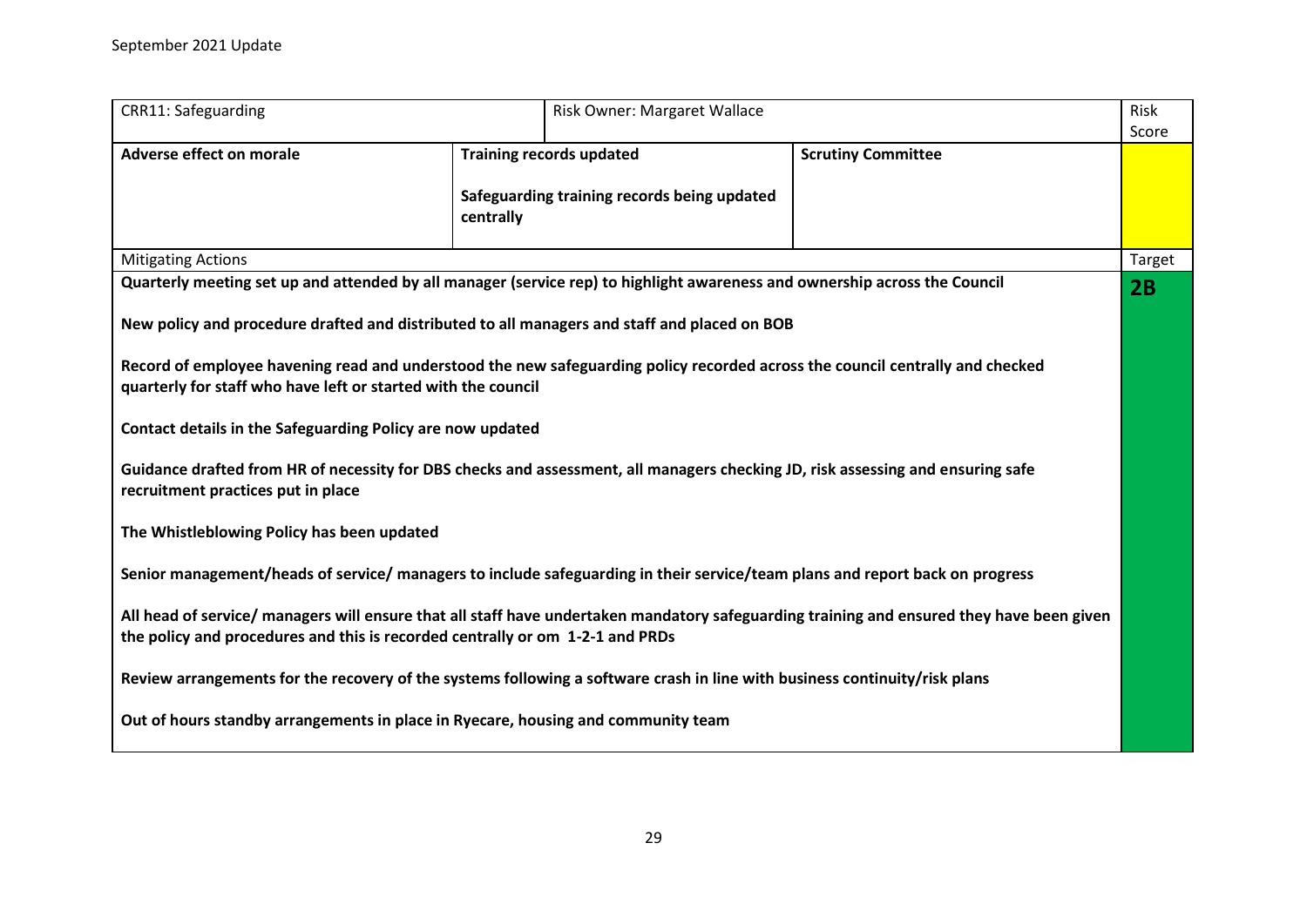<span id="page-29-0"></span>

| <b>CRR12: Local Government Reorganisation</b>           |                           | <b>Risk Owner: Stacey Burlet</b>                                 |                                                                                 | Risk      |
|---------------------------------------------------------|---------------------------|------------------------------------------------------------------|---------------------------------------------------------------------------------|-----------|
|                                                         |                           |                                                                  |                                                                                 | Score     |
| Description                                             |                           | Causes                                                           |                                                                                 | Original  |
| Failure to plan for local government reorganisation,    |                           |                                                                  | Challenging and inflexible timeline set by Government directive and legislation | <b>SE</b> |
| operate effectively during reorganisation, and plan for |                           | <b>Insufficient staffing resources</b>                           |                                                                                 |           |
| and manage the transition to a new local authority.     |                           | Ineffective collaboration between authorities                    |                                                                                 |           |
|                                                         |                           | <b>Workforce instability</b>                                     | Insufficient capacity to support implementation expectations for resourcing     |           |
|                                                         |                           |                                                                  | Lack of adequate training, support and guidance for the workforce               |           |
|                                                         |                           |                                                                  | Reduction in quality of democratic representation / decision-making             |           |
|                                                         |                           | Loss of local knowledge and expertise                            |                                                                                 |           |
|                                                         |                           | Disruption to existing service delivery                          |                                                                                 |           |
|                                                         |                           | Anticipated benefits may not be realised                         |                                                                                 |           |
|                                                         |                           | Potential non-compliance with data regulations and cyber-attacks |                                                                                 |           |
|                                                         |                           | <b>Political instability</b>                                     |                                                                                 |           |
|                                                         |                           | <b>Weakened Trade Union/Industrial relations</b>                 |                                                                                 |           |
|                                                         |                           | <b>Financial implications</b>                                    |                                                                                 |           |
|                                                         |                           | <b>Service failure</b>                                           |                                                                                 |           |
|                                                         |                           | Lack of / poor governance                                        |                                                                                 |           |
|                                                         |                           |                                                                  |                                                                                 |           |
| Consequences                                            | <b>Proactive Controls</b> |                                                                  | <b>Reactive Controls</b>                                                        | Current   |
| <b>Reputational damage</b>                              |                           | <b>Staff Q&amp;As and communications (email,</b>                 | Weekly staff meeting updates                                                    | 3C        |
|                                                         |                           | intranet); including CX-led weekly meeting                       |                                                                                 |           |
| Lack of productivity / reduced performance /            |                           |                                                                  | <b>Information Governance and Data</b>                                          |           |
| service failure                                         |                           | <b>Elected Member communications/briefings</b>                   |                                                                                 |           |
|                                                         |                           |                                                                  | <b>Protection Rights Policy</b>                                                 |           |
| Risk of prosecution and financial penalties             |                           | <b>Group Leader engagement</b>                                   |                                                                                 |           |
| for the organisation                                    |                           |                                                                  | <b>Equalities in Employment Policy</b>                                          |           |
|                                                         |                           | Programme to provide advice, support and                         |                                                                                 |           |
| Impact on capacity to contribute to LGR                 |                           | training to the workforce; which includes                        | Redeployment and Redundancy Policy and                                          |           |
| programme effectively                                   |                           | refreshed appraisal roll out to determine the                    | procedure                                                                       |           |
|                                                         |                           | programme for support over the next 18                           |                                                                                 |           |
| Weakened relationships with other key                   | months                    |                                                                  | <b>Recruitment Policy, Framework and</b>                                        |           |
| stakeholders                                            |                           |                                                                  | <b>Guidelines including Safer Recruitment</b>                                   |           |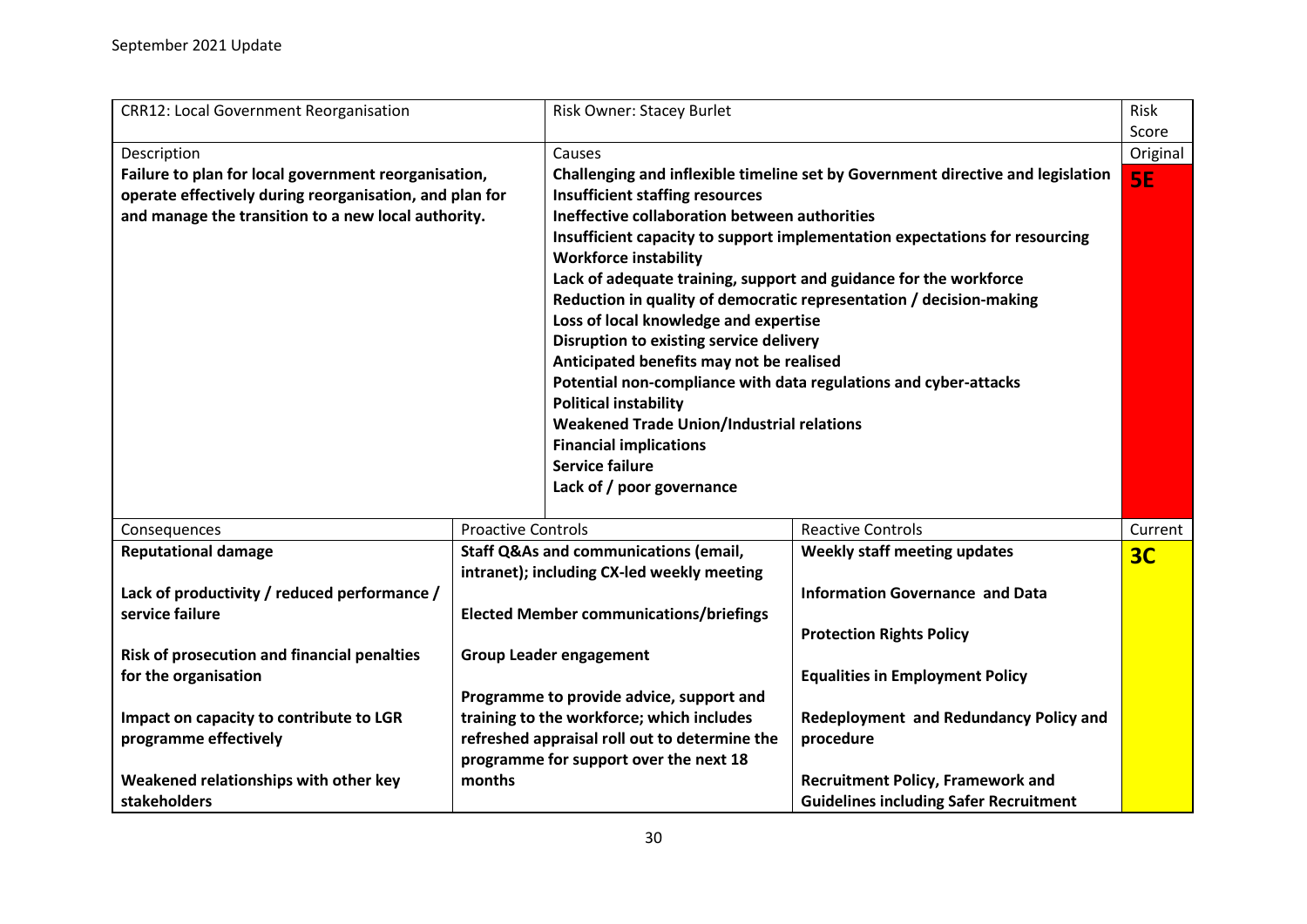| <b>CRR12: Local Government Reorganisation</b>                                                                                                                                                                               |                         | Risk Owner: Stacey Burlet                                                                    |                                                                                                                                   | Risk<br>Score |
|-----------------------------------------------------------------------------------------------------------------------------------------------------------------------------------------------------------------------------|-------------------------|----------------------------------------------------------------------------------------------|-----------------------------------------------------------------------------------------------------------------------------------|---------------|
| Loss of key staff during the transition,<br>combined with reduced ability to recruit new<br>staff<br>Loss of meaningful representation of local                                                                             | in political equivalent | <b>CX involvement in MHCLG and N.Yorkshire</b><br>wide CX meetings; Chair of P&R involvement | <b>Staff Q&amp;As and communications</b><br><b>Elected Member communications/briefings</b><br>Workstream development and delivery |               |
| communities<br><b>Complexity in achieving strategic alignment</b><br>between Members<br>Potential for conflict in change process                                                                                            |                         |                                                                                              | with involvement of key staff                                                                                                     |               |
| Reduced budgets/capital due to increased<br>spend prior to reorganisation                                                                                                                                                   |                         |                                                                                              |                                                                                                                                   |               |
| Increased levels of staff sickness and fatigue<br><b>Mitigating Actions</b>                                                                                                                                                 |                         |                                                                                              |                                                                                                                                   | Target        |
| The 2023 implementation timeline will allow for appropriate governance and implementation arrangements to be put in place                                                                                                   |                         |                                                                                              |                                                                                                                                   | 2B            |
| Additional resource will be required to support the delivery of the transition programme across all relevant councils                                                                                                       |                         |                                                                                              |                                                                                                                                   |               |
| Significant amount of communications and engagement with staff will be rolled out across employee groups and on intranets, as well as<br>open and honest engagement with trade unions and implementation team arrangements. |                         |                                                                                              |                                                                                                                                   |               |
| Boundary Commission will undertake review during the first term of the new council; electoral arrangements are being considered at the<br>earliest stages of the implementation process.                                    |                         |                                                                                              |                                                                                                                                   |               |
| All councils will be required to play a key role in the design of new services/transition arrangements; and ensuing service continuity from<br>day 1                                                                        |                         |                                                                                              |                                                                                                                                   |               |